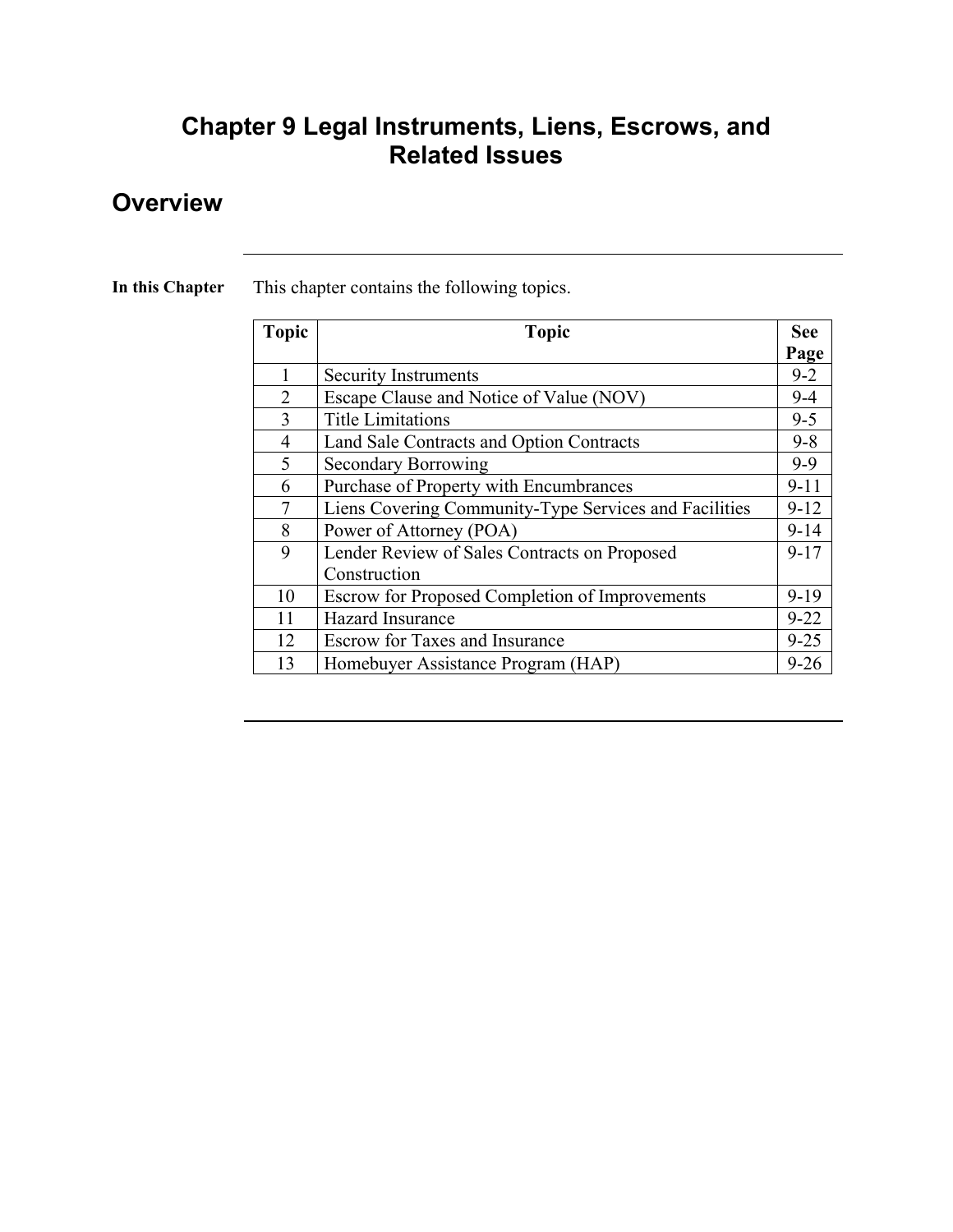# **1. Security Instruments**

| <b>Change Date</b>                                       | July 30, 2019<br>This chapter has been revised in its entirety.                                                                                                                                                                                                                                                                                                                                                |  |
|----------------------------------------------------------|----------------------------------------------------------------------------------------------------------------------------------------------------------------------------------------------------------------------------------------------------------------------------------------------------------------------------------------------------------------------------------------------------------------|--|
| a.<br><b>Requirements</b>                                | Department of Veterans Affairs (VA) does not have a specific note or<br>mortgage form that lenders must use for VA-guaranteed loans. VA<br>regulations at 38 C.F.R. 36.4337 provide that security instruments used by a<br>lender which are inconsistent with VA regulations in effect on the date the<br>loan is closed will be considered amended and supplemented to conform to<br>the regulations.         |  |
|                                                          | Lenders must ensure that the security instruments they use:                                                                                                                                                                                                                                                                                                                                                    |  |
|                                                          | establish the required lien<br>$\bullet$<br>comply with the laws and regulations governing VA's home loan<br>$\bullet$<br>program<br>comply with applicable state laws, and<br>contain the following VA clauses:<br>assumption approval clause,<br>$\circ$<br>acceleration clause,<br>$\circ$<br>o funding fee clause,<br>o processing charge clause, and<br>indemnity liability assumption clause.<br>$\circ$ |  |
| <b>b.</b> Assumption<br><b>Approval</b><br><b>Clause</b> | The instruments evidencing the loan must read substantially as follows:<br>"THIS LOAN IS NOT ASSUMABLE WITHOUT THE APPROVAL OF<br>THE DEPARTMENT OF VETERANS AFFAIRS OR ITS AUTHORIZED                                                                                                                                                                                                                         |  |
|                                                          | AGENT."<br>The loan assumption notice must appear conspicuously on at least one of the<br>security instruments for the loan.                                                                                                                                                                                                                                                                                   |  |
|                                                          |                                                                                                                                                                                                                                                                                                                                                                                                                |  |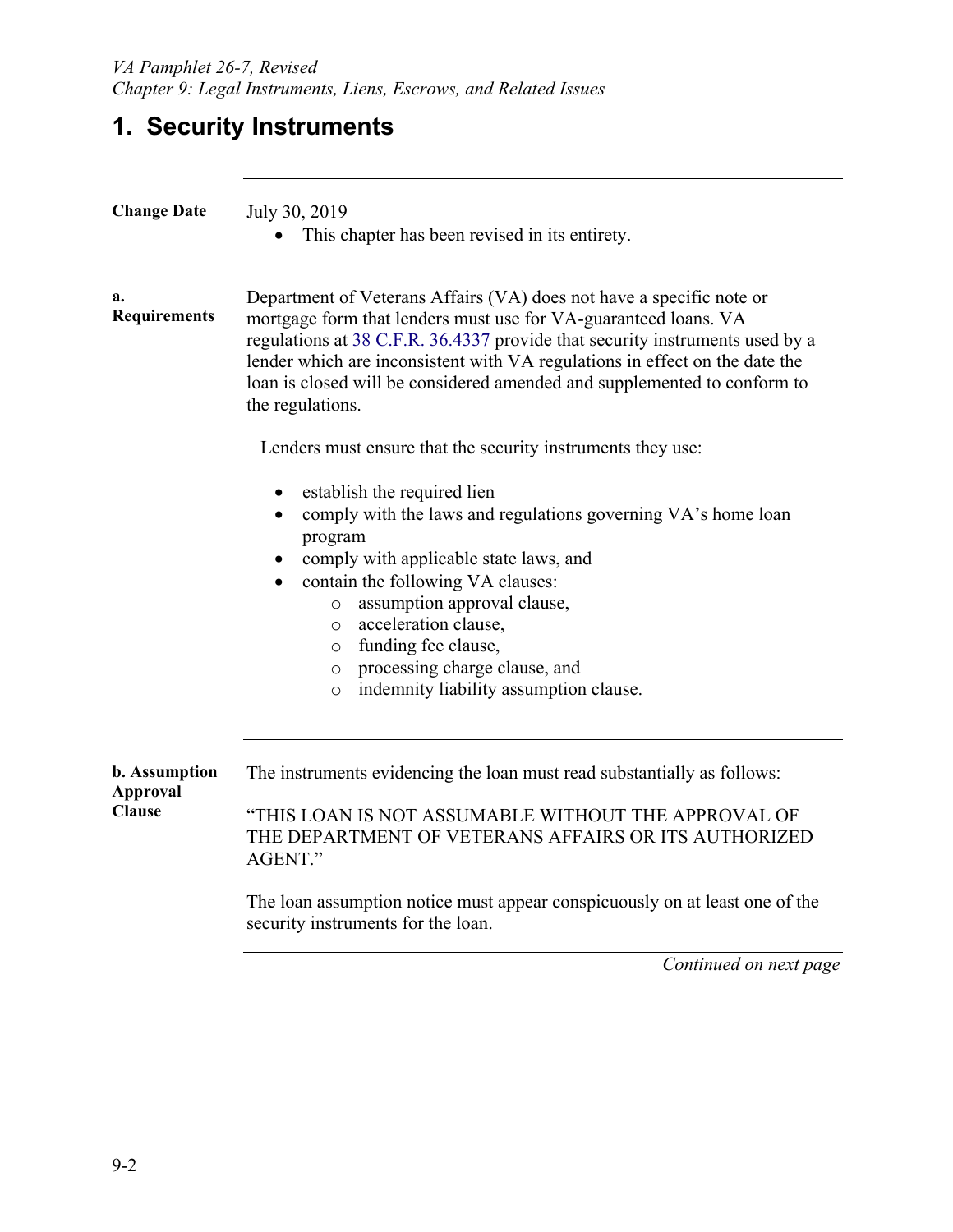### **1. Security Instruments, continued**

**c. Other Clauses**

The mortgage or deed of trust must contain four additional clauses related to the assumption of the loan. VA does not specifically require that these clauses also be included in the note, unless this is required under state law to make them enforceable. Due to variations in local laws, the lender should obtain legal guidance as to any minor changes in these sample clauses which may be necessary to ensure that they have the effect required by the law and regulations; that is, the lender does not have to use the exact language provided for these four clauses.

### *Acceleration Clause*

This loan may be declared immediately due and payable upon transfer of the property securing such loan to any transferee, unless the acceptability of the assumption of the loan is established pursuant to 38 U.SC. 3714.

### *Funding Fee Clause*

A fee equal to one-half of one percent of the balance of this loan as of the date of transfer of the property shall be payable at the time of transfer to the loan holder or its authorized agent, as trustee for the VA. If the assumer fails to pay this fee at the time of transfer, the fee shall constitute an additional debt to that already secured by this instrument, shall bear interest at the rate herein provided, and at the option of the payee of the indebtedness hereby secured or any transferee thereof, shall be immediately due and payable. This fee is automatically waived if the assumer is exempt under the provisions of 38 U.S.C. 3729(c).

#### *Processing Charge Clause*

Upon application for approval to allow assumption of this loan, a processing fee may be charged by the loan holder or its authorized agent for determining the creditworthiness of the assumer and subsequently revising the holder's ownership records when an approved transfer is completed. The amount of this charge shall not exceed the maximum established by VA for a loan to which 38 U.S.C. 3714 applies.

#### *Indemnity Liability Assumption Clause*

If this obligation is assumed, then the assumer hereby agrees to assume all of the obligations of the Veteran under the terms of the instruments creating and securing the loan. The assumer further agrees to indemnify VA to the extent of any claim payment arising from the guaranty or insurance of the indebtedness created by this instrument.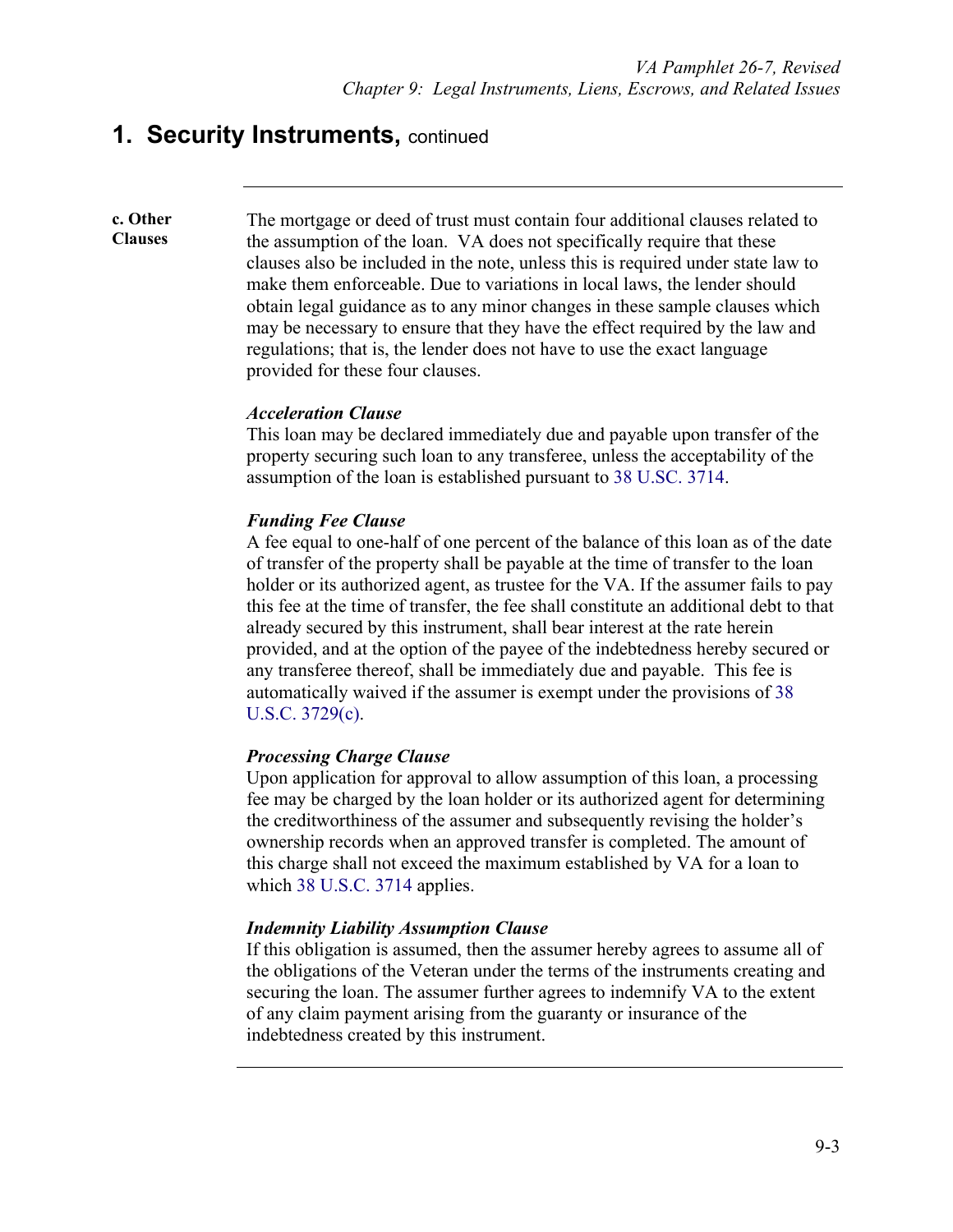## **2. Escape Clause and Notice of Value (NOV)**

| <b>Change Date</b>                        | July 30, 2019<br>This chapter has been revised in its entirety.                                                                                                                                                                                                                                                                                                                                                                                                                                                                                                                                                                                                                                                                                                                                                                        |  |
|-------------------------------------------|----------------------------------------------------------------------------------------------------------------------------------------------------------------------------------------------------------------------------------------------------------------------------------------------------------------------------------------------------------------------------------------------------------------------------------------------------------------------------------------------------------------------------------------------------------------------------------------------------------------------------------------------------------------------------------------------------------------------------------------------------------------------------------------------------------------------------------------|--|
| a. Sales<br>Contract                      | The Escape Clause must be contained in the sales contract for all VA-<br>guaranteed loans. The lender is responsible for ensuring that the paragraph is<br>in the sales contract prior to closing. In the event the clause is not in the sales<br>contract, VA may not guaranty the loan.                                                                                                                                                                                                                                                                                                                                                                                                                                                                                                                                              |  |
| <b>b.</b> Builders and<br><b>Realtors</b> | The builders/realtors that initiate contracts on new construction must ensure<br>that the Escape Clause is in the contract and the contract is signed by the<br>Veteran and seller.                                                                                                                                                                                                                                                                                                                                                                                                                                                                                                                                                                                                                                                    |  |
| c. Upgrades                               | Upgrades are not considered earnest money and the builder is not required to<br>refund this money. When the NOV is below the sales contract price, this<br>clause protects the Veteran with negotiation of the sales contract.                                                                                                                                                                                                                                                                                                                                                                                                                                                                                                                                                                                                         |  |
| d. Escape<br><b>Clause</b>                | If the sales contract was signed by the Veteran prior to receipt of the NOV,<br>the contract must include, or be amended to include, the clause below.<br>"It is expressly agreed that, notwithstanding any other provisions of this<br>contract, the purchaser shall not incur any penalty by forfeiture of earnest<br>money or otherwise or be obligated to complete the purchase of the property<br>described herein, if the contract purchase price or cost exceeds the reasonable<br>value of the property established by the Department of Veterans Affairs. The<br>purchaser shall, however, have the privilege and option of proceeding with the<br>consummation of this contract without regard to the amount of the reasonable<br>value established by the Department of Veterans Affairs (38 U.S.C. 501,<br>$3703(c)(1)$ ." |  |
|                                           | This clause may be found at $38$ C.F.R. $36.4303(k)(4)$ in its entirety.                                                                                                                                                                                                                                                                                                                                                                                                                                                                                                                                                                                                                                                                                                                                                               |  |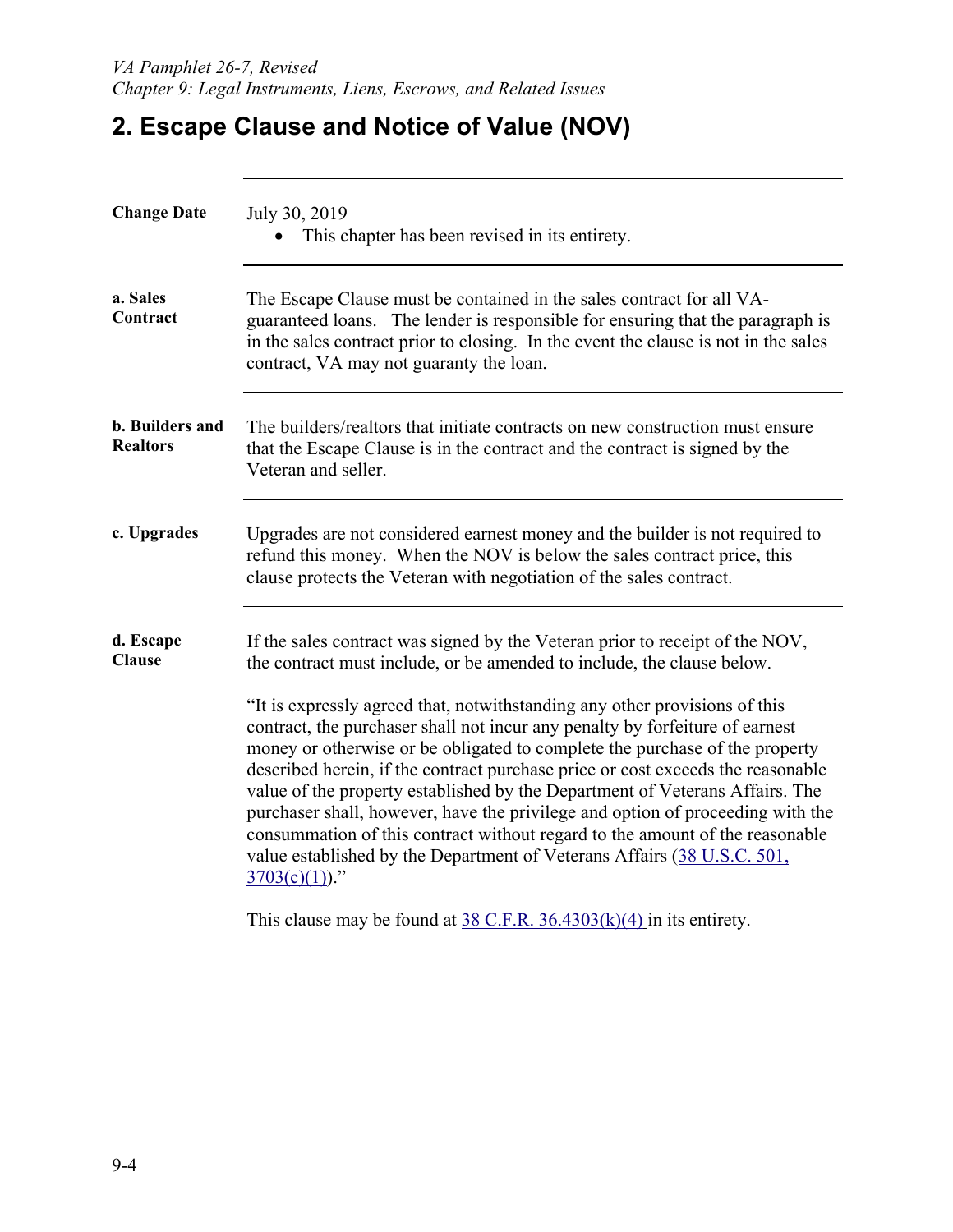## **3. Title Limitations**

| <b>Change Date</b>                                    | July 30, 2019<br>This chapter has been revised in its entirety.                                                                                                                                                                                                                                                                             |
|-------------------------------------------------------|---------------------------------------------------------------------------------------------------------------------------------------------------------------------------------------------------------------------------------------------------------------------------------------------------------------------------------------------|
| a. Estate of the<br>Veteran in the<br><b>Property</b> | VA regulations at 38 C.F.R. 36.4354 provide the parameters for the required<br>estate of a Veteran in real property securing a VA-guaranteed loan.                                                                                                                                                                                          |
|                                                       | The lender is responsible for ensuring the loan conforms to these parameters.<br>For IRRRLs (see Chapter 6, Topic 6, Item k of this handbook).                                                                                                                                                                                              |
|                                                       | A beneficial interest in a revocable Family Living Trust that ensures that the<br>Veteran, or Veteran and spouse, have an equitable life estate, provided the<br>lien attaches to any remainder interest and the trust arrangement is valid under<br>state law.                                                                             |
| <b>b.</b> Estate Title                                | Generally, title to the estate shall be that which is acceptable to informed<br>buyers, title companies, and attorneys in the community in which the<br>property is situated.                                                                                                                                                               |
| c. Mortgage<br><b>Note or Deed</b>                    | VA does not allow an individual to take title to a property if that individual is<br>not on either the mortgage note or a mortgage deed of trust. Accordingly, if<br>a spouse or other owner does not want to sign a mortgage note and be<br>obligated for a VA-guaranteed home loan that individual must sign a<br>mortgage deed of trust. |
| d. Title<br><b>Insurance</b>                          | VA does not require a lender making a VA loan or the Veteran-borrower to<br>obtain title insurance. The lender may apply its own title insurance<br>requirements to VA loan transactions. VA requires only that title to the<br>property meet the standards described above in "Estate of the Veteran in the<br>Property."                  |
|                                                       | Continued on next page                                                                                                                                                                                                                                                                                                                      |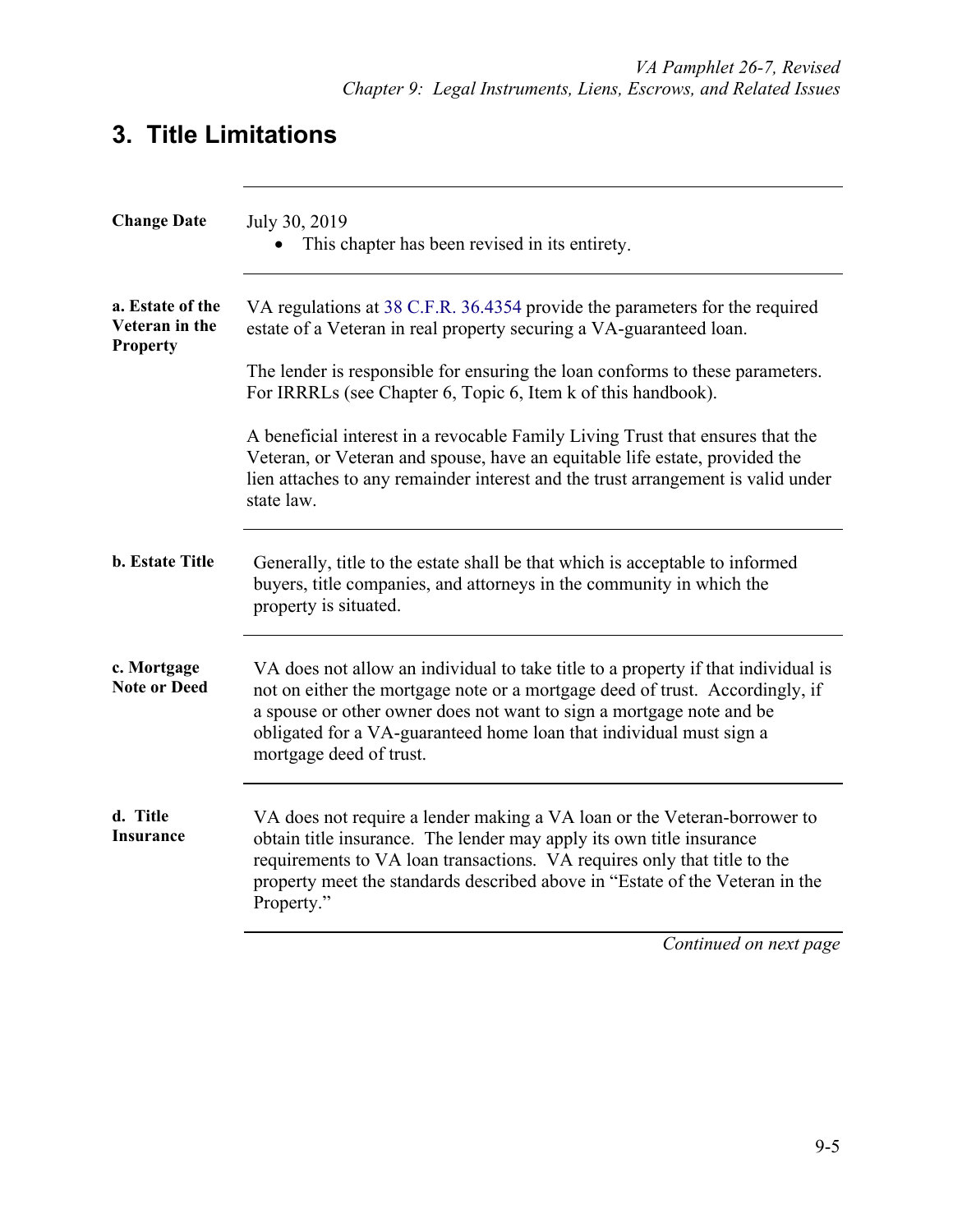## **3. Title Limitations, continued**

| e. Restrictions<br>on the Purchase<br>or Resale of<br><b>Properties</b>            | Restrictions on the purchase or resale of the property are unacceptable to<br>VA, with certain exceptions. The lender must:<br>ensure any restrictions fall within the exceptions provided by VA<br>regulations at 38 C.F.R. 36.4308 and 38 C.F.R. 36.4354;<br>consult VA where doubt exists;<br>$\bullet$<br>obtain VA approval where required; and<br>fully inform the Veteran and obtain his or her consent to the<br>$\bullet$<br>restrictions in writing at the time of loan application.                   |
|------------------------------------------------------------------------------------|------------------------------------------------------------------------------------------------------------------------------------------------------------------------------------------------------------------------------------------------------------------------------------------------------------------------------------------------------------------------------------------------------------------------------------------------------------------------------------------------------------------|
| f. Examples of<br><b>Restrictions that</b><br><b>Require VA</b><br><b>Approval</b> | A lender may not accelerate a loan based on the sale of the secured property<br>unless the acceptability of the assumption of the loan has not been<br>established pursuant to Section 38 U.S.C. 3714, except<br>that:                                                                                                                                                                                                                                                                                           |
|                                                                                    | Under 38 C.F.R. 36.4309(b), VA may guarantee a loan made through<br>$\bullet$<br>a state, territorial, or local government program where restrictions in<br>the legal instruments require acceleration of the loan if it is assumed<br>by a party ineligible for assistance under the program.<br>Such acceleration must be mandated by federal, state, territorial, or<br>local law or regulation.                                                                                                              |
|                                                                                    | VA may guarantee a loan made through a state or local government program,<br>designed to assist low-or moderate-income individuals, which imposes<br>resale and price restrictions on purchasers. Under such a program, if the<br>property is resold within a period established by local law or ordinance,<br>certain restrictions as set forth in 38 C.F.R. 36.4354(b)(5)(iv)(A) on to whom<br>the property may be sold, the resale price, and other restrictions approved by<br>the Secretary may be applied. |
|                                                                                    | VA may guarantee a loan on which a title restriction limits the sale, lease, or<br>occupancy of the dwelling to persons based on age, including a prohibition<br>against the permanent occupancy of the dwelling by children, provided such<br>restriction complies with applicable federal law (38 U.S.C. 3704(c)).                                                                                                                                                                                             |
|                                                                                    | VA may refuse to approve a property with an age restriction if its operation<br>would create an undue hardship upon the owner in the case of sudden,<br>unforeseen events or be likely to result in an increased risk of loan default.                                                                                                                                                                                                                                                                           |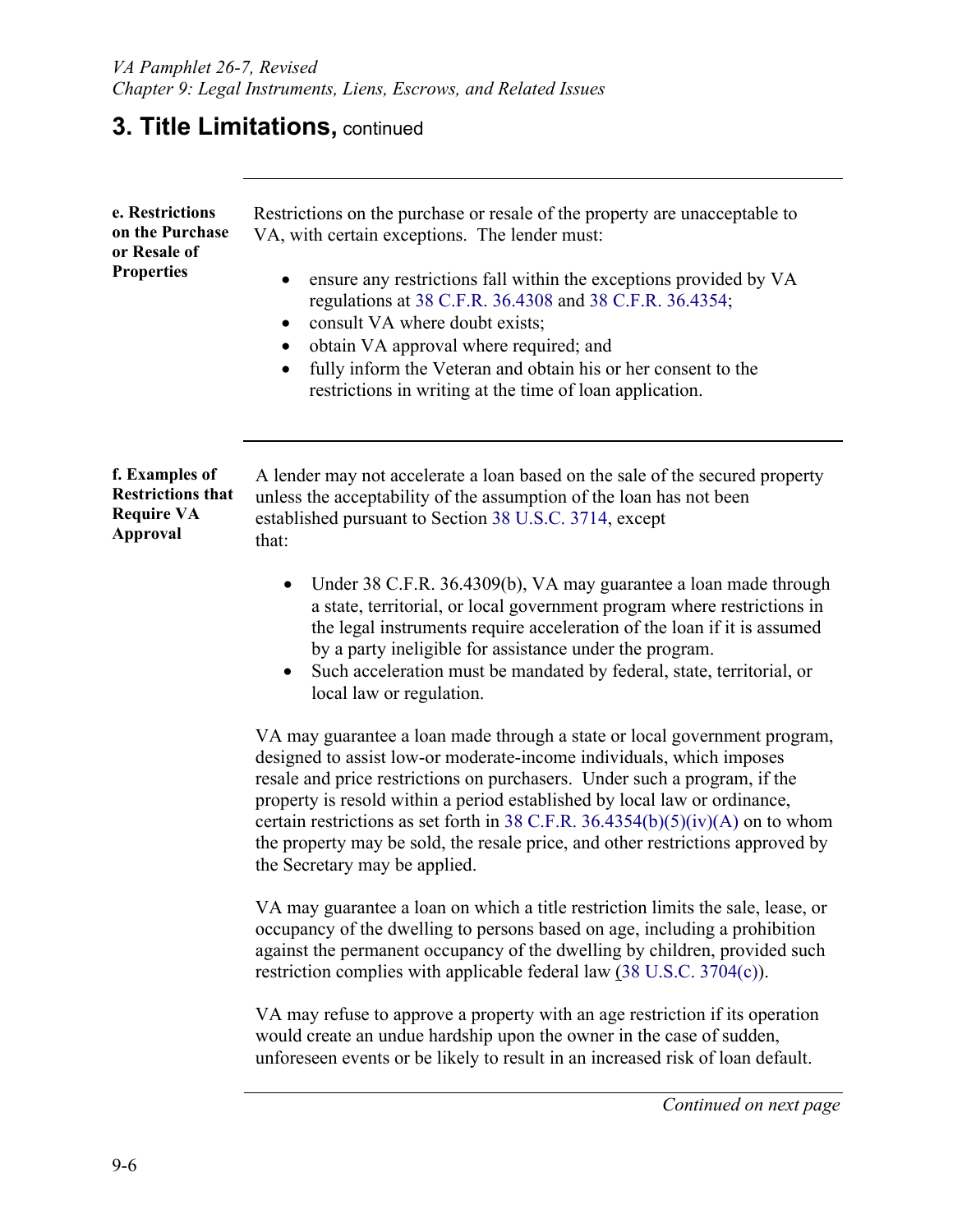# **3. Title Limitations,** continued

| g. Examples of<br><b>Restrictions</b><br><b>That Do Not</b><br><b>Require VA</b><br><b>Approval</b> | Title to property involving reasonable encroachments, easements, servitudes,<br>and reservations for water, timber, or subsurface rights, generally do not<br>require VA approval. However, they must be taken into consideration in<br>determining reasonable value.                                                                                                                                                                                                                                                                                                          |
|-----------------------------------------------------------------------------------------------------|--------------------------------------------------------------------------------------------------------------------------------------------------------------------------------------------------------------------------------------------------------------------------------------------------------------------------------------------------------------------------------------------------------------------------------------------------------------------------------------------------------------------------------------------------------------------------------|
|                                                                                                     | If any of these restrictions impact the basic livability of the property (meeting<br>minimum property standards), VA approval is required.                                                                                                                                                                                                                                                                                                                                                                                                                                     |
| h. Effect of<br><b>Title</b><br><b>Limitations</b> on<br>Reasonable<br>Value                        | Title conditions or limitations must be shown on the NOV and considered by<br>the appraiser in determining the reasonable value of the property. If the<br>lender discovers, prior to loan closing, title conditions or limitations not<br>shown on the NOV, the lender must have VA review the conditions and<br>determine whether the value assigned to the property is materially affected.<br>Without such a determination by VA, the lender risks a later finding that the<br>condition or limitation affects the reasonable value of the property to the<br>extent that: |
|                                                                                                     | the loan will be ineligible for guaranty, or<br>a claim on the guaranty will be subject to reduction under 38 C.F.R.<br>36.4325.                                                                                                                                                                                                                                                                                                                                                                                                                                               |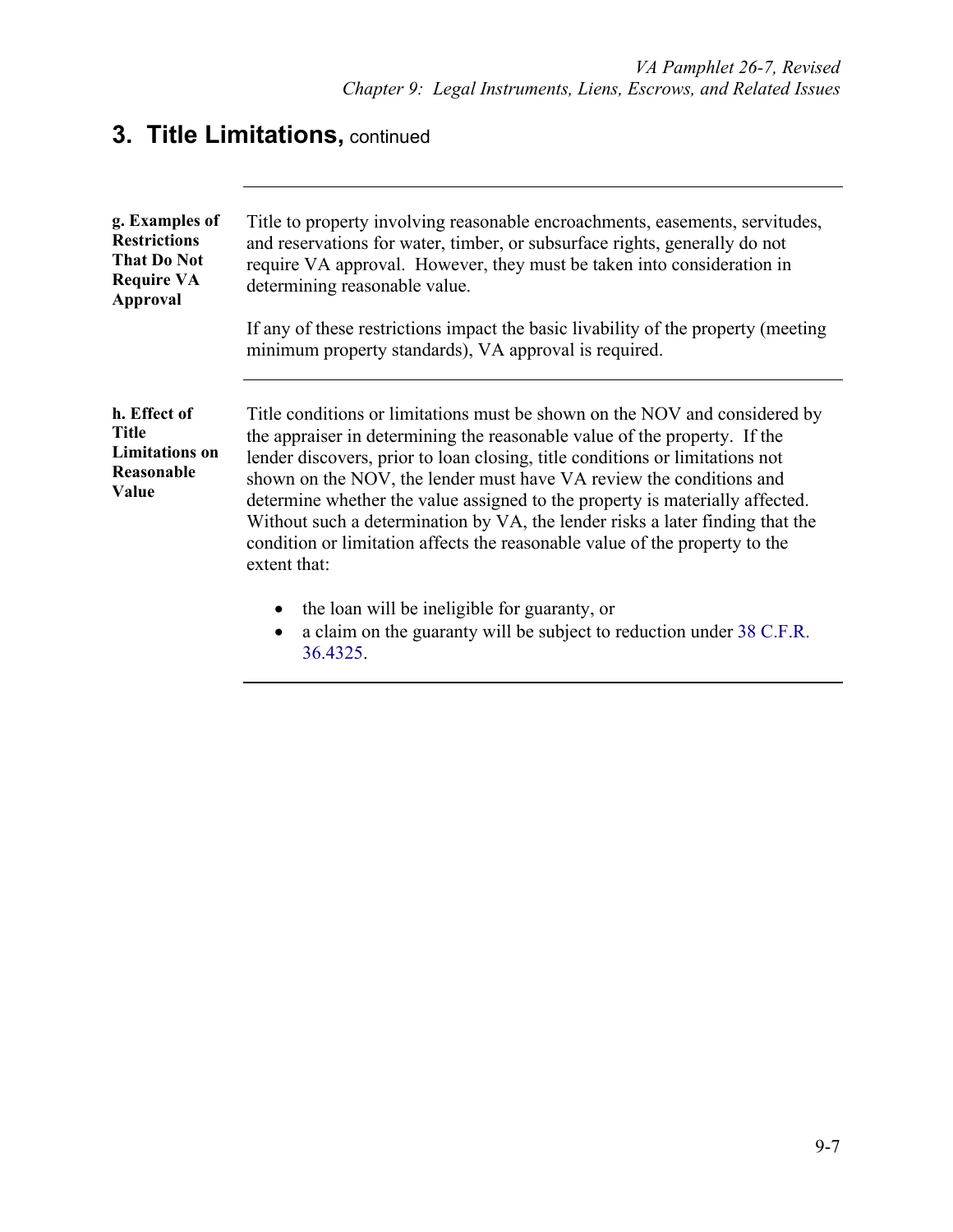## **4. Land Sale Contracts and Option Contracts**

| <b>Change Date</b>  | July 30, 2019<br>This chapter has been revised in its entirety.                                                                                                                                                                                                                                               |  |
|---------------------|---------------------------------------------------------------------------------------------------------------------------------------------------------------------------------------------------------------------------------------------------------------------------------------------------------------|--|
| a. Eligibility of   | VA may guarantee an obligation secured by a land sale contract for the                                                                                                                                                                                                                                        |  |
| <b>Land Sale</b>    | purchase of improved residential property in the same manner as any                                                                                                                                                                                                                                           |  |
| <b>Contracts</b>    | obligation secured by a mortgage or deed of trust.                                                                                                                                                                                                                                                            |  |
|                     | The land sale contract must contain the mandatory clauses provided in<br>Topic 1 of this chapter.<br>The contract must be recorded.                                                                                                                                                                           |  |
| <b>b.</b> Refinance | Pursuant to Title 38 of the U.S.C., subchapter $3710(b)(7)(B)$ , VA may also                                                                                                                                                                                                                                  |  |
| <b>Land Sale</b>    | guarantee a loan to refinance the unpaid balance under a land sale contract for                                                                                                                                                                                                                               |  |
| Contracts           | the purchase of improved residential property, provided:                                                                                                                                                                                                                                                      |  |
|                     | the Veteran will obtain title to the property described in the contract<br>upon closing of the loan, and<br>the obligation to be guaranteed is in the form of a mortgage note or<br>bond secured by a mortgage or other acceptable form of security<br>instrument other than the existing land sale contract. |  |
| c. Eligibility of   | Option contracts are not eligible for guaranty; however, VA may guarantee a                                                                                                                                                                                                                                   |  |
| Option              | loan made for the unpaid purchase price of residential property when the                                                                                                                                                                                                                                      |  |
| Contracts           | option is exercised.                                                                                                                                                                                                                                                                                          |  |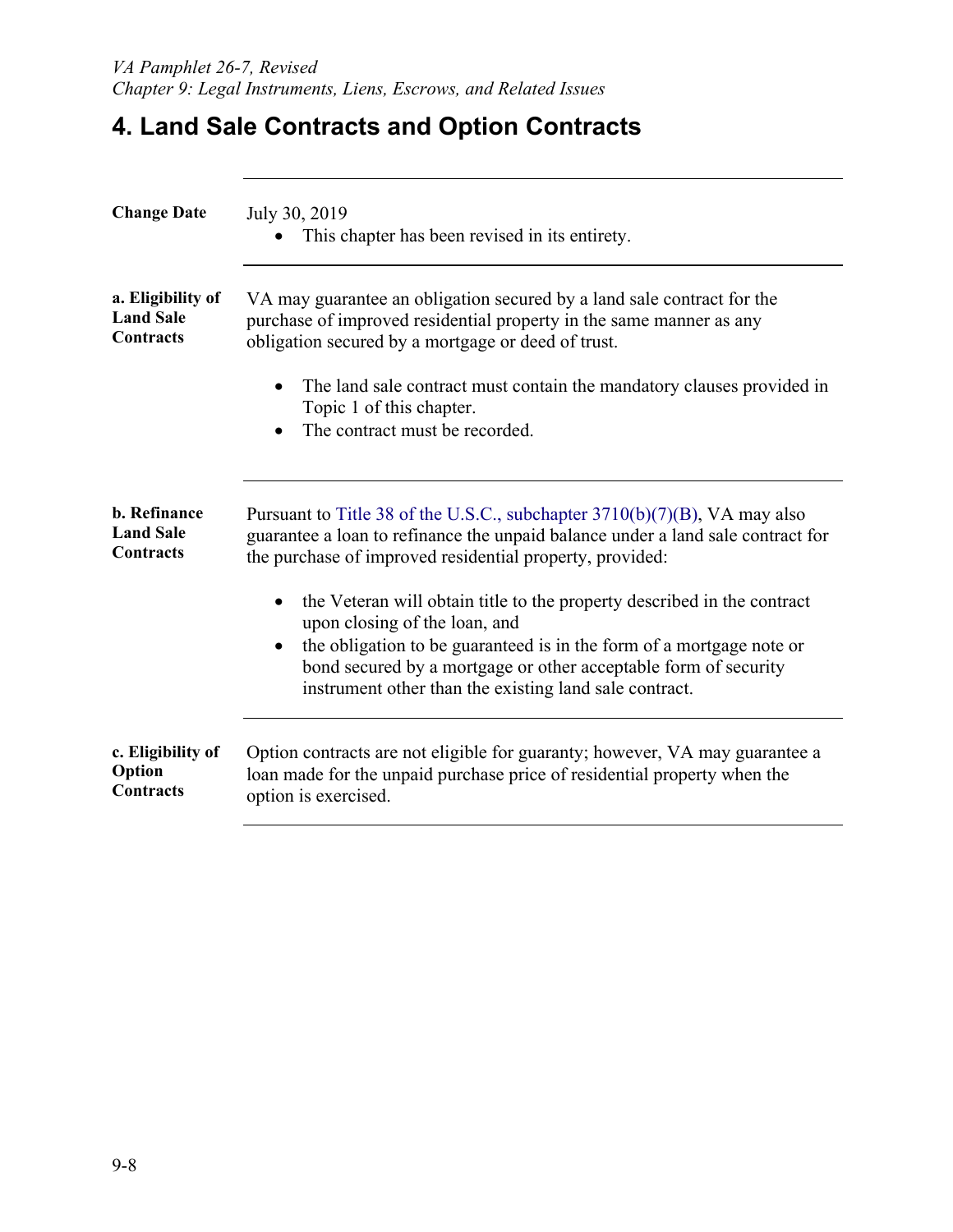## **5. Secondary Borrowing**

| <b>Change Date</b>                                 | July 30, 2019                           | This chapter has been revised in its entirety.                                                                                                                                                                                                   |
|----------------------------------------------------|-----------------------------------------|--------------------------------------------------------------------------------------------------------------------------------------------------------------------------------------------------------------------------------------------------|
| a. What is<br><b>Secondary</b><br><b>Borrowing</b> | (see Topic 9, Item 13 of this chapter). | For purposes of this topic, secondary borrowing refers to the Veteran<br>obtaining a second mortgage simultaneously with a VA-guaranteed first<br>mortgage, both secured by the same property. This does not include HAPs                        |
| <b>b.</b> Policy                                   |                                         | Secondary borrowing is acceptable as long as:                                                                                                                                                                                                    |
|                                                    | ٠<br>NOV, and                           | the Veteran is not placed in a substantially worse position than if the<br>entire amount borrowed had been guaranteed by VA,<br>the loan (in conjunction with the first mortgage) may not exceed the<br>the requirements detailed below are met. |
| c.<br><b>Requirements</b>                          |                                         | The second mortgage must meet the following requirements:                                                                                                                                                                                        |
|                                                    | Factor                                  | Requirement                                                                                                                                                                                                                                      |
|                                                    | Documentation                           | The lender must submit documentation disclosing the<br>source, amount, and repayment terms of the second<br>mortgage and agreement to such terms by the Veteran<br>and any co-borrowers.                                                         |
|                                                    | <b>Lien Position</b>                    | The second mortgage must be subordinated to the<br>VA-guaranteed loan, that is, the second mortgage<br>must be in a junior lien position relative to the VA<br>loan.                                                                             |
|                                                    | Allowable<br>Purposes                   | Proceeds of the second mortgage may be used for a<br>variety of purposes, including, but not limited to:                                                                                                                                         |
|                                                    |                                         | closing costs, or<br>a downpayment to meet secondary market<br>requirement of the lender.                                                                                                                                                        |
|                                                    |                                         | But may not be used to cover any portion of a<br>downpayment required by VA to cover the excess of<br>the purchase price over VA's reasonable value.                                                                                             |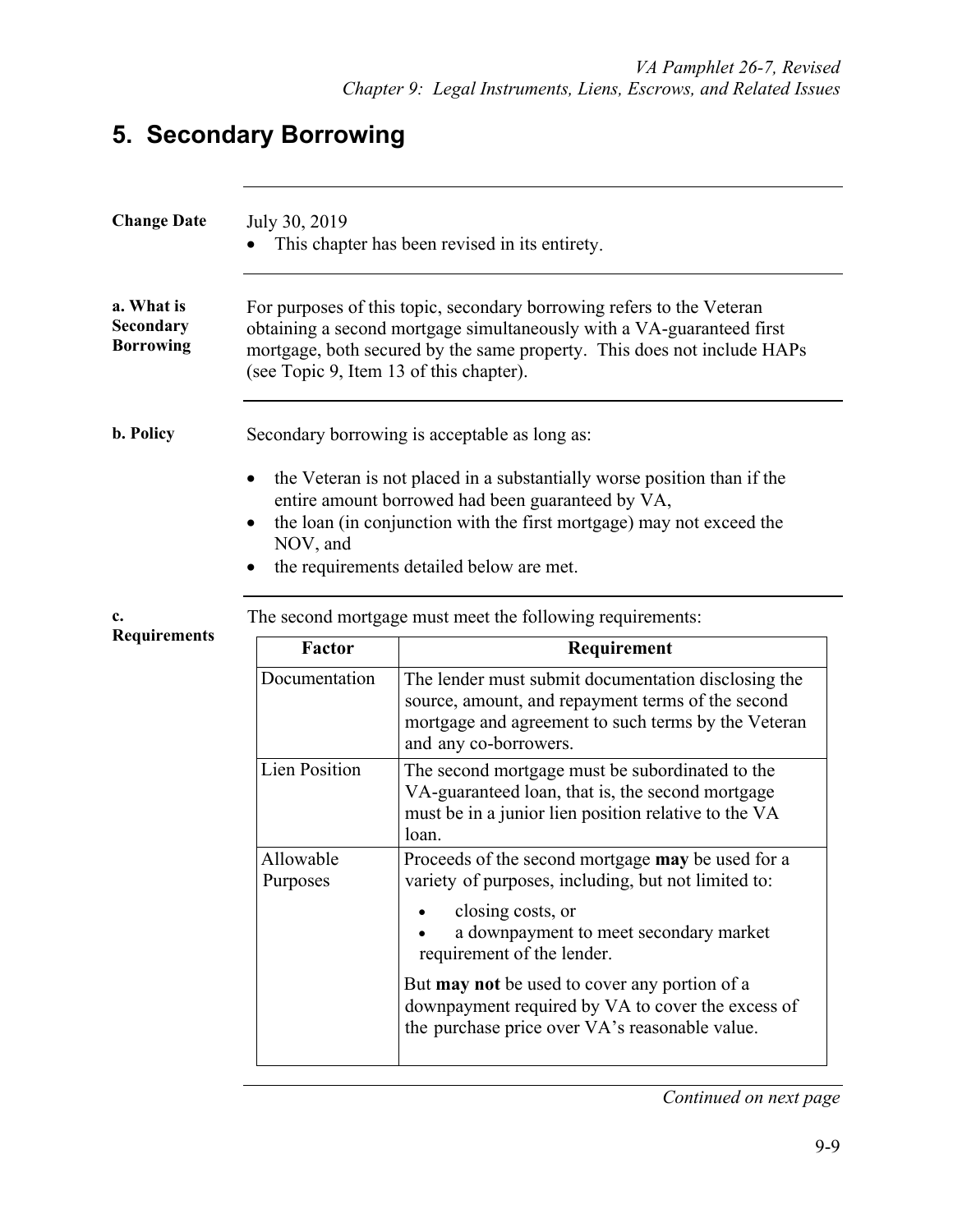# **5. Secondary Borrowing, continued**

| c.                         | Factor           | Requirement                                                                                                                                                                                    |
|----------------------------|------------------|------------------------------------------------------------------------------------------------------------------------------------------------------------------------------------------------|
| Requirements,<br>continued | Cash back        | There can be no cash back to the Veteran from the<br>VA first mortgage or a second mortgage obtained<br>simultaneously, except any cash the Veteran paid<br>in the transaction.                |
|                            | Underwriting     | The Veteran must qualify for the second mortgage<br>which is underwritten as an additional recurring<br>monthly obligation.                                                                    |
|                            | Interest<br>Rate | The rate on the second mortgage may exceed the<br>rate on the VA-guaranteed first; however, it may<br>not exceed industry standards for second<br>mortgages.                                   |
|                            | Assumability     | The second mortgage should not restrict the<br>Veteran's ability to sell the property any more than<br>the VA first mortgage. That is, it should be<br>assumable by creditworthy purchaser(s). |
|                            | Grace Period     | There should be a reasonable grace period before. A<br>late charge comes due, or commencement of<br>foreclosure proceedings in the event of default.                                           |

| d. Unusual<br>Terms | Second mortgages bearing unusual terms, interest rates, etc., are sometimes<br>offered by parties such as:                                                                                                                                                                      |  |  |
|---------------------|---------------------------------------------------------------------------------------------------------------------------------------------------------------------------------------------------------------------------------------------------------------------------------|--|--|
|                     | federal, state, or local government agencies,<br>non-profit organizations,<br>private individual,<br>builders, or<br>sellers.                                                                                                                                                   |  |  |
| e. VA<br>Standards  | Consult a VA RLC with jurisdiction over the state where the property is<br>located if it is unclear whether the terms of the second mortgage meet VA<br>standards or if there may be a reasonable basis for VA to make an exception<br>to the standards detailed in this topic. |  |  |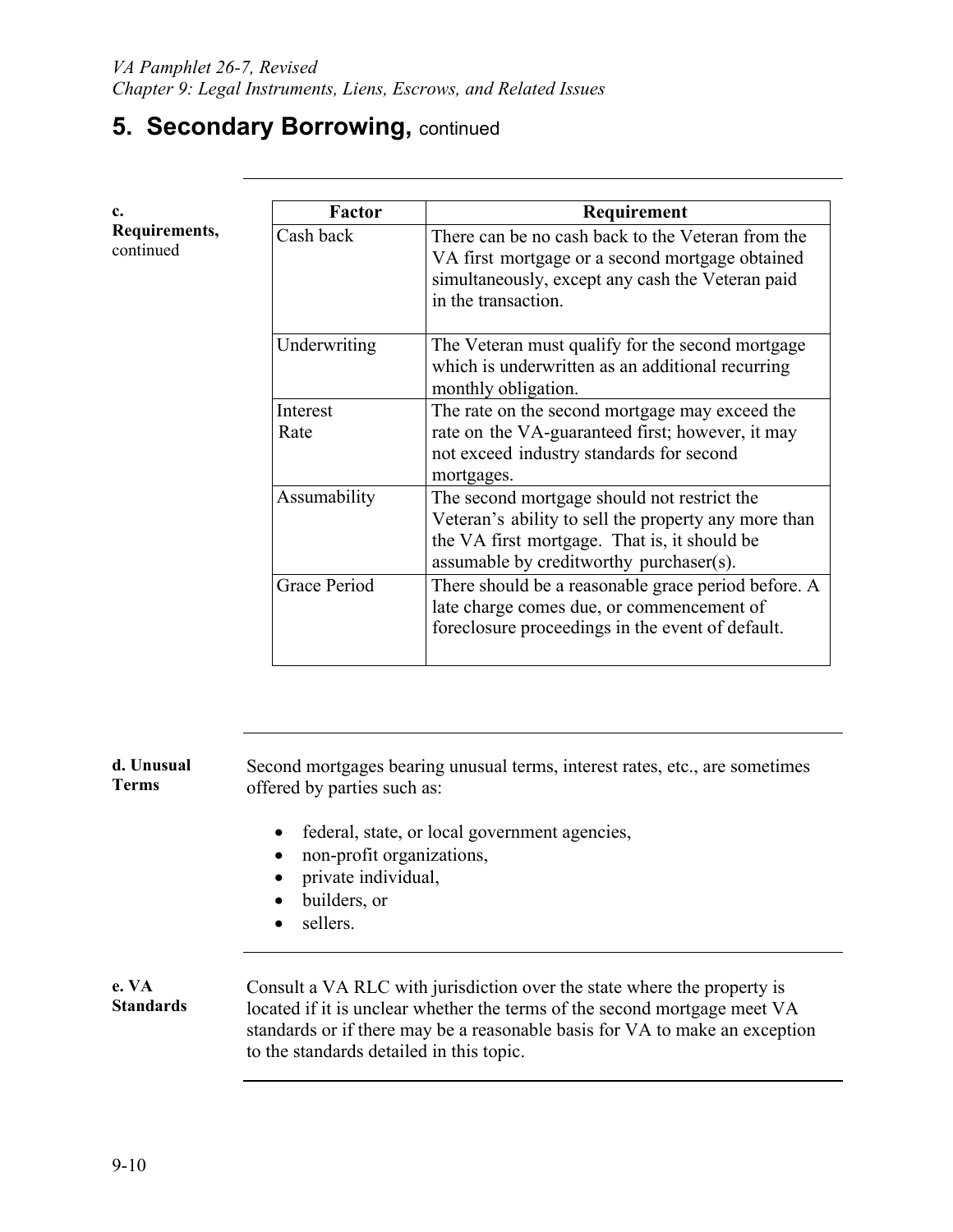# **6. Purchase of Property with Encumbrances**

| <b>Change Date</b> | July 30, 2019<br>This chapter has been revised in its entirety.                                                                                                                                                                                                                                                                                                                               |
|--------------------|-----------------------------------------------------------------------------------------------------------------------------------------------------------------------------------------------------------------------------------------------------------------------------------------------------------------------------------------------------------------------------------------------|
| a. Policy          | Pursuant to $38$ U.S.C. § 3703(d)(3)(A), a VA-guaranteed loan must be<br>secured by a first lien on the realty. Lenders are responsible for properly<br>securing the first-lien position of a VA-guaranteed loan. Any existing liens<br>on the property must be paid off or subordinated to the VA loan.                                                                                      |
| b. Eligibility     | A loan to purchase property subject to unpaid delinquent taxes, special<br>assessments, prior mortgage indebtedness, or other obligations secured by<br>effective liens that the Veteran agrees to pay or which constitute<br>encumbrances on the property is not eligible for guaranty, if the loan amount,<br>plus these unpaid obligations, exceeds VA's reasonable value of the property. |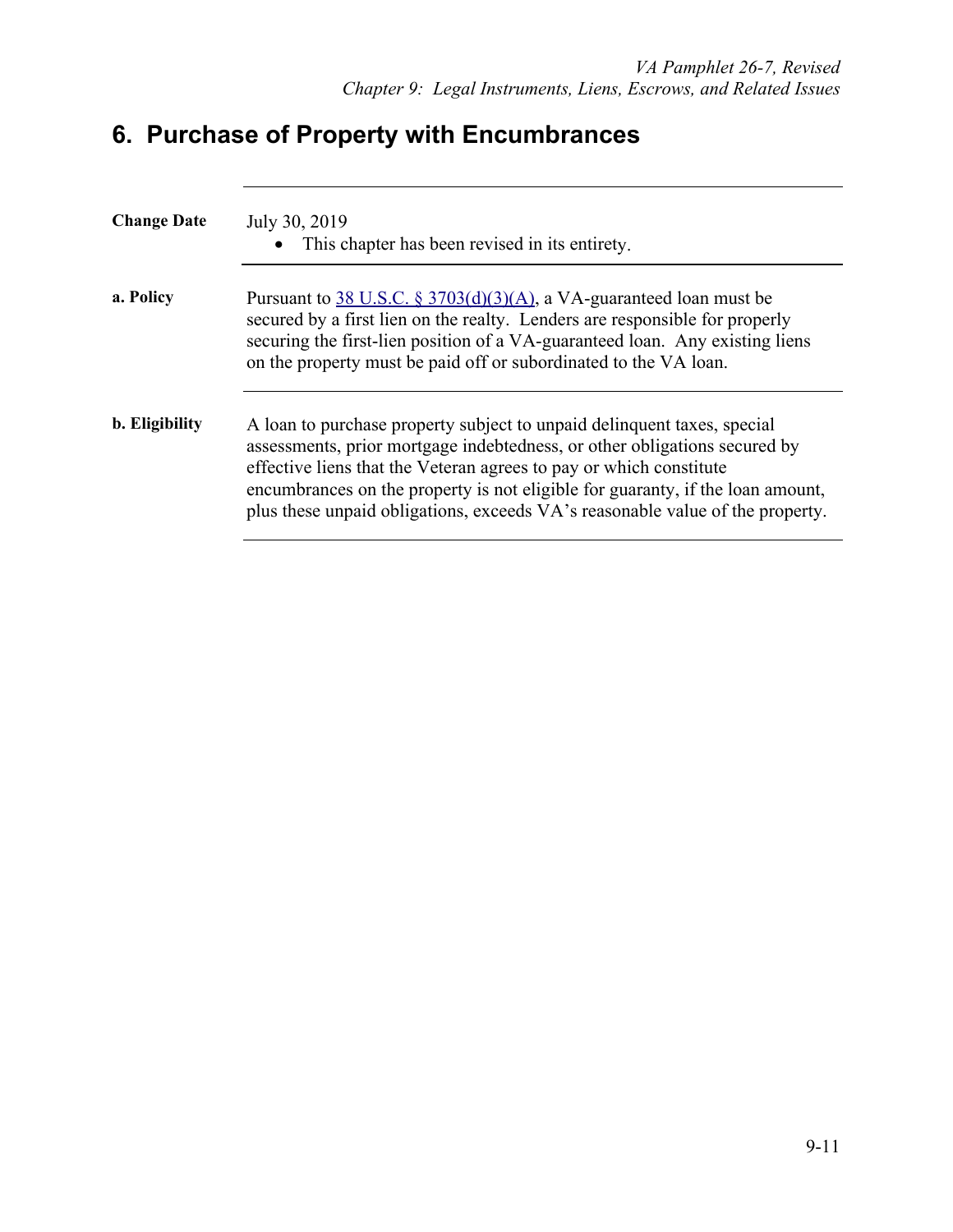### **7. Liens Covering Community-Type Services and Facilities**

| <b>Change Date</b>        | July 30, 2019<br>This chapter has been revised in its entirety.                                                                                                                                                                                                                                                                                                                      |  |
|---------------------------|--------------------------------------------------------------------------------------------------------------------------------------------------------------------------------------------------------------------------------------------------------------------------------------------------------------------------------------------------------------------------------------|--|
| a. Policy                 | Loans for the purchase and construction of homes will be first liens, subject<br>only to taxes, special assessments, and ground rents. VA will not approve<br>superior liens in favor of private entities unless they:<br>are legally or practically necessary, and<br>result in no prejudice to the Veterans or the Government.                                                     |  |
| b.<br><b>Requirements</b> | The lender must obtain VA prior approval of liens held by private parties<br>which are superior to VA home mortgage liens. Liens held by mandatory<br>membership home associations in planned unit developments are not<br>addressed in this topic. The lender must demonstrate that:                                                                                                |  |
|                           | it is not legal or practical to subordinate the superior lien to the VA<br>$\bullet$<br>mortgage,<br>there is a viable rationale for not subordinating the superior lien,<br>the superior lien will not prejudice Veterans or the Government, and<br>if periodic charges or assessments are involved, the amounts are<br>reasonable and limits on the amounts have been established. |  |
| c. VA Approval            | Always obtain VA approval before the lien is recorded. Builders and<br>developers should be aware that if they plan to market properties through VA<br>financing, covenants creating superior liens should not be recorded without<br>VA approval.                                                                                                                                   |  |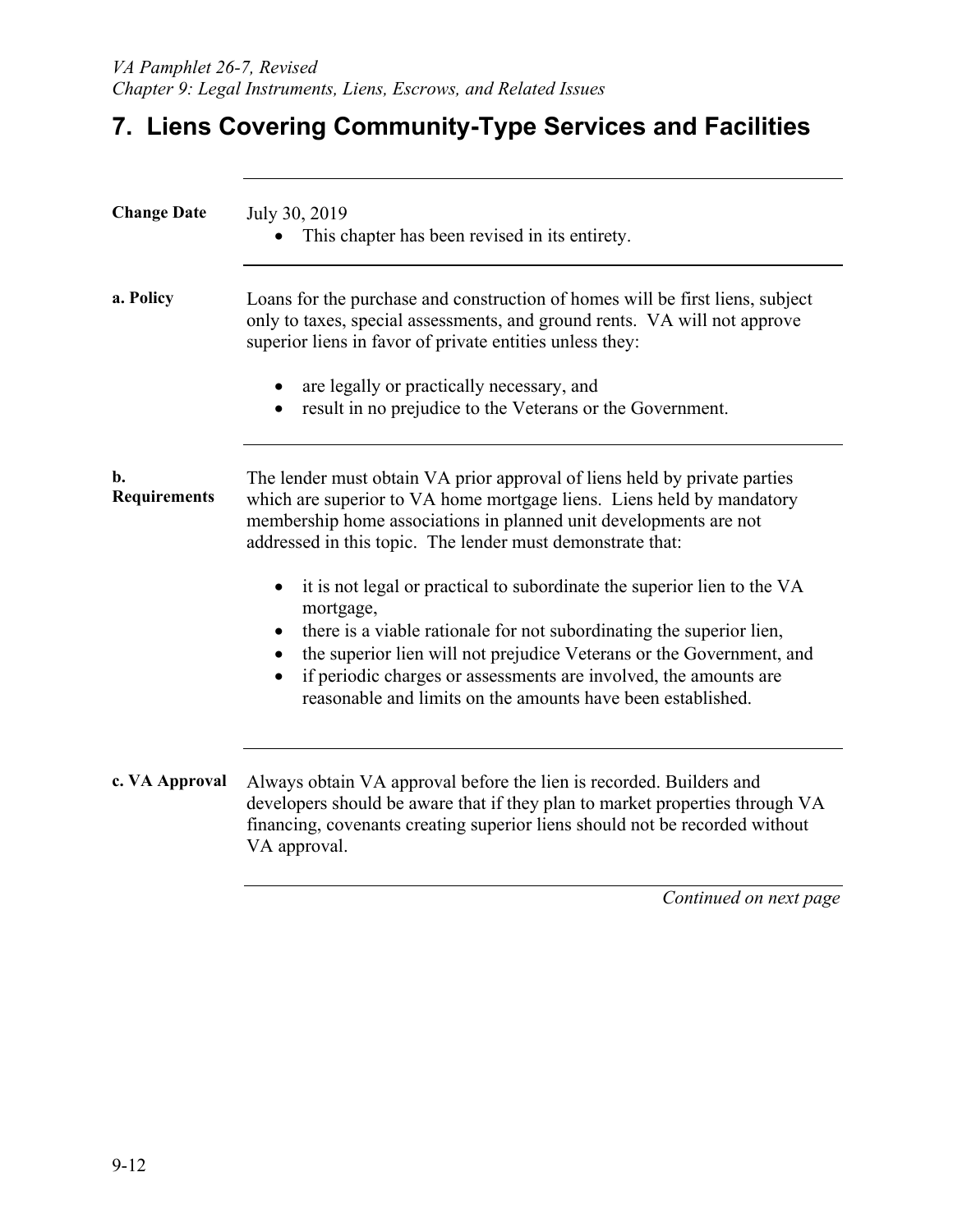### **7. Liens Covering Community-Type Services and Facilities,**  continued

| d. Examples | VA may find the following types of superior liens acceptable (38 C.F.R.<br>$36.4356$ :                                                                                                                                                                                                                                                                                                                                                                                                                                              |  |  |
|-------------|-------------------------------------------------------------------------------------------------------------------------------------------------------------------------------------------------------------------------------------------------------------------------------------------------------------------------------------------------------------------------------------------------------------------------------------------------------------------------------------------------------------------------------------|--|--|
|             | Liens for taxes, assessments, and ground rents.<br>$\bullet$<br>Liens by private entities to secure assessments or charges for<br>$\bullet$<br>municipal-type services and facilities which:<br>are clearly governmental in nature, and<br>$\circ$<br>a municipality could support out of public tax revenue if it<br>$\circ$<br>provided the service, but the municipality does not provide<br>them.                                                                                                                               |  |  |
|             | Liens to implement or augment a service or facility if the<br>government's provision of such service or facility is inadequate.<br>Liens for services or facilities in locations where the services or<br>facilities are adequately supplied by local government generally will<br>not be approved by VA.<br>Liens created by recorded covenants in favor of private entities to<br>$\bullet$<br>secure the homeowner's share of the costs of the management,<br>operation, maintenance, services, or programs for the benefit of a |  |  |
|             | development.<br>• Liens (on existing properties) previously retained by trustees,<br>improvement associations or other nongovernmental entities for<br>community-type services and facilities in a given area or subdivision,<br>such as maintenance of streets, parkways, playgrounds, water systems,<br>sewage systems, police and fire protection, or street lighting.                                                                                                                                                           |  |  |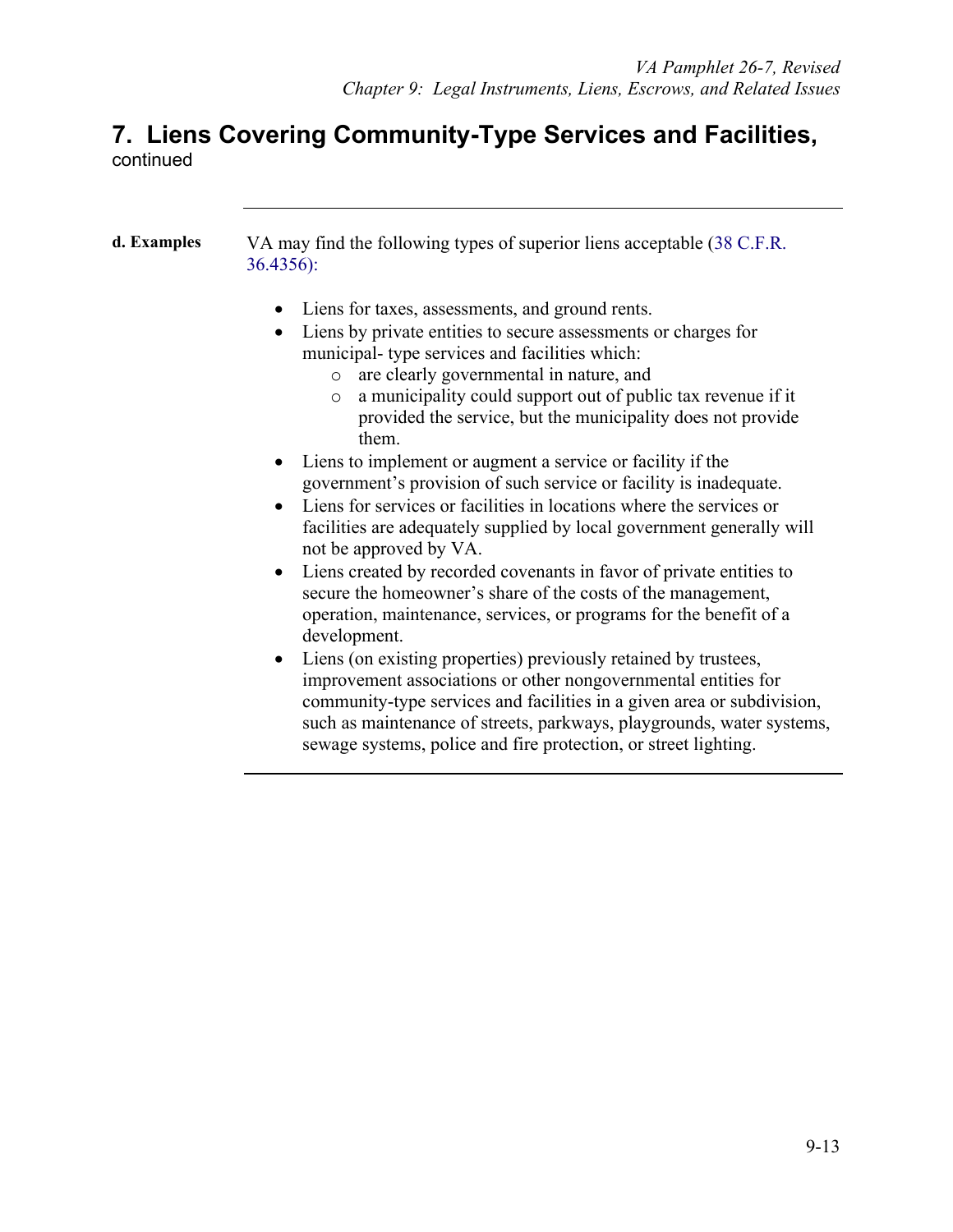# **8. Power of Attorney (POA)**

| <b>Change Date</b>        | July 30, 2019<br>This chapter has been revised in its entirety.                                                                                                                                                                                                                                                                                                                                                                                      |  |
|---------------------------|------------------------------------------------------------------------------------------------------------------------------------------------------------------------------------------------------------------------------------------------------------------------------------------------------------------------------------------------------------------------------------------------------------------------------------------------------|--|
| a. Policy                 | VA will allow a Veteran to use an attorney-in-fact to execute any documents<br>necessary to obtain a VA-guaranteed loan. This enables active duty<br>servicepersons stationed overseas, and other Veterans who cannot be present<br>to execute loan documents, to obtain VA loans.                                                                                                                                                                   |  |
| b.<br><b>Requirements</b> | The Veteran must execute a general or specific POA which is valid and<br>legally adequate. The Veteran's attorney-in-fact (as specified in the POA)<br>must use this POA to apply for a Certificate of Eligibility (COE) and initiate<br>processing of a loan on behalf of the Veteran. A military POA is considered a<br>general POA and is only valid during the Active Duty Servicemembers'<br>(ADSM) period of deployment, not to exceed 1 year. |  |
|                           | To complete the loan transaction using an attorney-in-fact, ensure that the<br>general or specific POA complies with state law to the extent that:                                                                                                                                                                                                                                                                                                   |  |
|                           | the mortgage can be legally enforced in that jurisdiction, and<br>clear title can be conveyed in the event of foreclosure.                                                                                                                                                                                                                                                                                                                           |  |
|                           | To complete the loan transaction using an attorney-in-fact, VA also requires<br>the Veteran's written consent to the specifics of the transaction either through<br>a general POA or a specific POA.                                                                                                                                                                                                                                                 |  |
|                           | General POA - The Veteran's signature on both the sales contract and the<br>Uniform Residential Loan Application, as long as the Veteran's intention to<br>obtain a VA loan on the particular property is expressed somewhere in those<br>documents.                                                                                                                                                                                                 |  |
|                           | Continued on next page                                                                                                                                                                                                                                                                                                                                                                                                                               |  |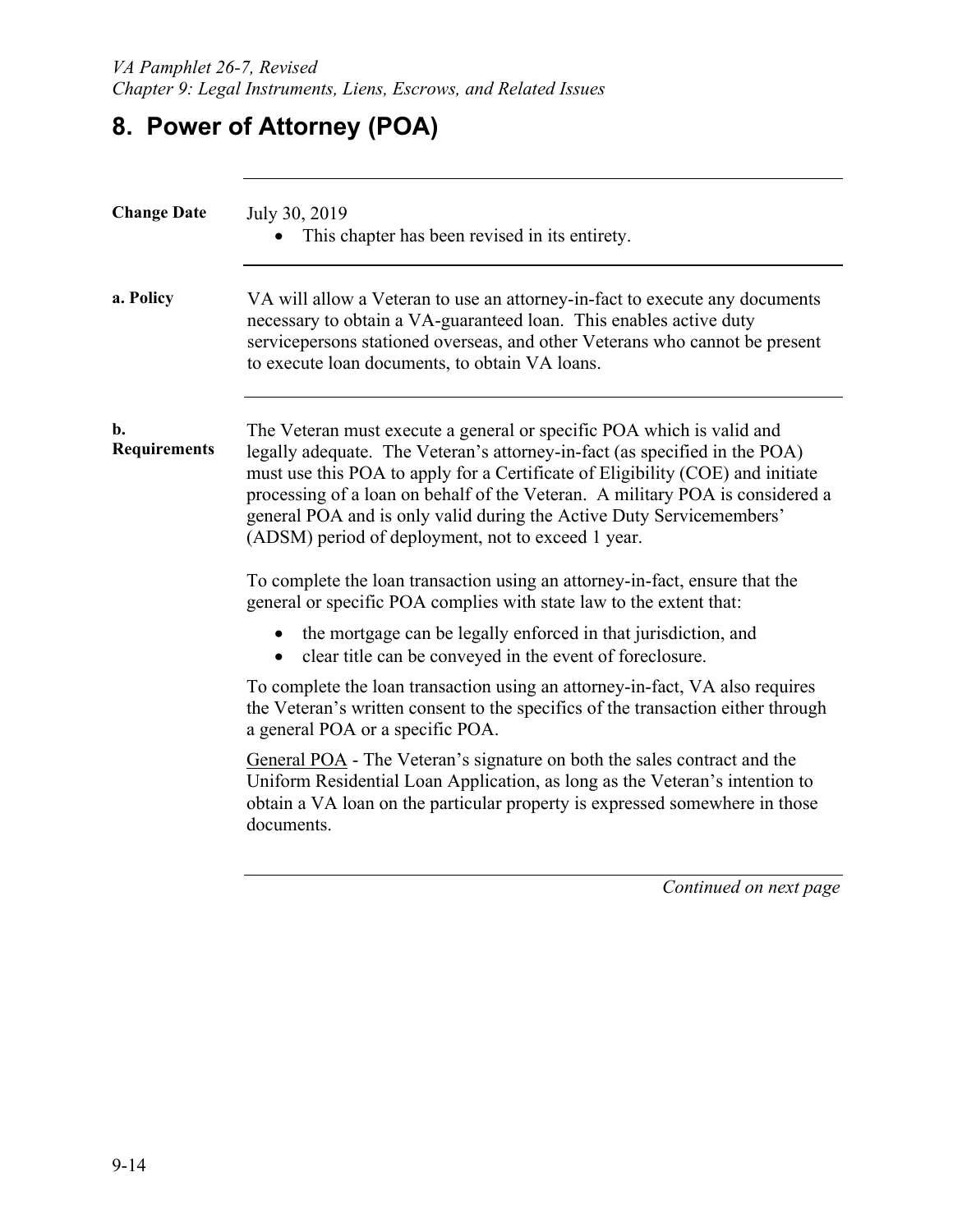# 8. Power of Attorney (POA), continued

| b.<br>Requirements,<br>continued                      | Specific POA. A specific power of attorney or other document(s) signed by<br>the Veteran, which encompasses the elements below.                                                                                                                                                                                                                                                                                                                                                                                                                                                                                               |  |  |
|-------------------------------------------------------|-------------------------------------------------------------------------------------------------------------------------------------------------------------------------------------------------------------------------------------------------------------------------------------------------------------------------------------------------------------------------------------------------------------------------------------------------------------------------------------------------------------------------------------------------------------------------------------------------------------------------------|--|--|
|                                                       | Entitlement: A clear intention to use all or a specified amount of<br>$\bullet$<br>entitlement.<br>Purpose: A clear intention to obtain a loan for purchase,<br>construction, repair, alteration, improvement, or refinance.<br>Property Identification: Identification of the specific property.<br>$\bullet$<br>Price and Terms: The sales price, if applicable, and other relevant<br>terms of the transaction.<br>Occupancy: The Veteran's intention to use the property as a home to<br>be occupied by the Veteran (or other applicable VA occupancy<br>requirement or spouse and/or guardian for dependent child(ren)). |  |  |
| c. Veteran's<br><b>Status as Alive</b><br>and not MIA | The lender must always verify that the Veteran is alive at the time of loan<br>closing, whether or not the Veteran is an ADSM in the military. If on active<br>military duty, the Veteran must not be missing in action (MIA).<br>The lender must make the following certification at the time of loan closing:                                                                                                                                                                                                                                                                                                               |  |  |
|                                                       | "The undersigned lender certifies that written evidence in the form of<br>correspondence from the Veteran or, if on active military duty, statement of<br>his or her commanding officer (including statement of person authorized to<br>act for said officer), affirmatively indicating that the Veteran was alive<br>and, if the Veteran is on active military duty, not missing in action status<br>on (date), was examined by the undersigned and that the said date is on or<br>subsequent (not prior) to the date the note and security instruments were<br>executed on the Veteran's behalf by the attorney-in-fact."   |  |  |
|                                                       | VA may deny guaranty on a loan if the lender failed to properly verify the<br>Veteran's status and the Veteran was deceased (or MIA) at the time the loan<br>was closed.                                                                                                                                                                                                                                                                                                                                                                                                                                                      |  |  |
| d. Digital<br><b>Signature</b>                        | Digital signatures can be accepted as an original signature or wet signature<br>as defined by the Electronic Signatures in Global and National Commerce<br>Act, commonly referred to as the E-sign Act.                                                                                                                                                                                                                                                                                                                                                                                                                       |  |  |
|                                                       | Continued on next page                                                                                                                                                                                                                                                                                                                                                                                                                                                                                                                                                                                                        |  |  |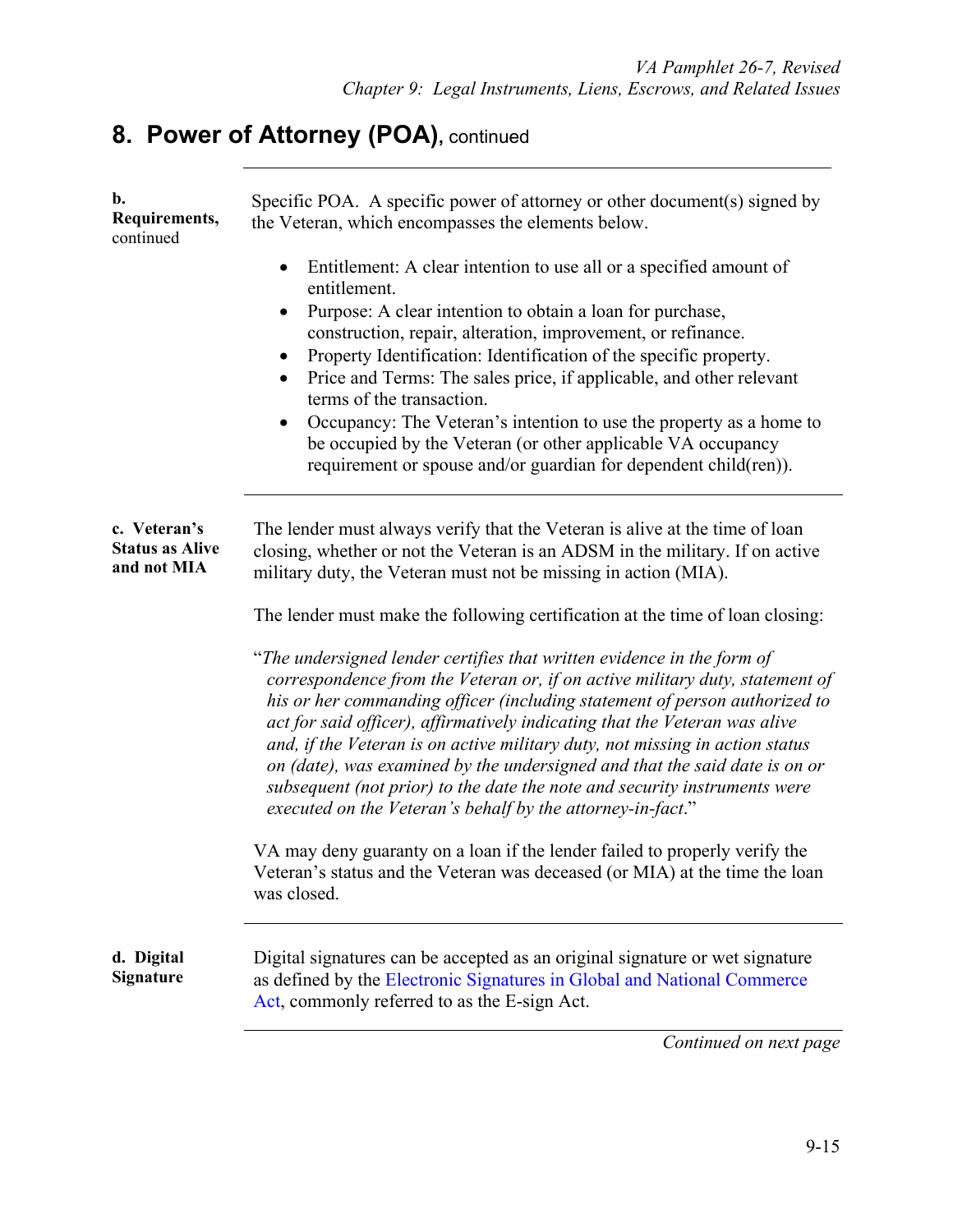# 8. Power of Attorney (POA), continued

| e. Prior<br><b>Approval Loans</b> | VA will issue a Certificate of Commitment only if the Veteran has executed<br>a valid and legally adequate POA and consented to the specific transaction<br>(as described under the "Requirement" heading). If VA has information that<br>the Veteran is MIA or deceased, VA will not issue a commitment. The<br>Certificate of Commitment issued in POA cases contains the condition<br>indicated under "Conditional Commitments" in Topic 5.04e of Chapter 5 in<br>the Lender's Handbook. |
|-----------------------------------|---------------------------------------------------------------------------------------------------------------------------------------------------------------------------------------------------------------------------------------------------------------------------------------------------------------------------------------------------------------------------------------------------------------------------------------------------------------------------------------------|
| f. Hardship<br><b>Exceptions</b>  | VA may consider an exceptional case if serious hardship may result due to<br>the time or other pertinent factors involved in obtaining the Veteran's consent<br>to the specific transaction. Submit the facts of the case to the VA RLC where<br>the property is located for a determination.                                                                                                                                                                                               |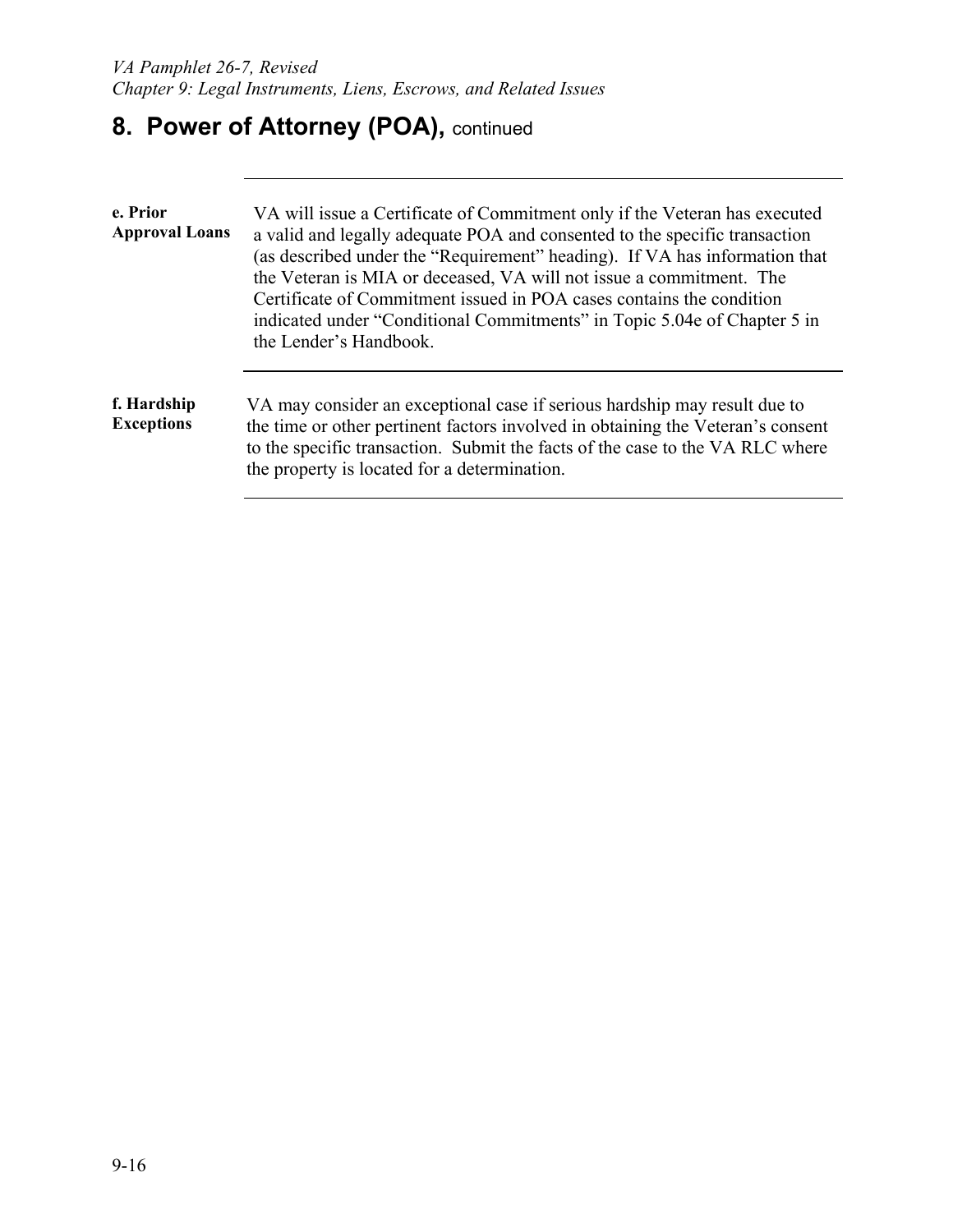### **9. Lender Review of Sales Contracts on Proposed Construction**

| <b>Change Date</b>                                            | July 30, 2019  | This chapter has been revised in its entirety.                                                                                                                                                                                                                                                                                                                                                                                          |
|---------------------------------------------------------------|----------------|-----------------------------------------------------------------------------------------------------------------------------------------------------------------------------------------------------------------------------------------------------------------------------------------------------------------------------------------------------------------------------------------------------------------------------------------|
| a. Procedures                                                 |                | Prior to requesting an appraisal of proposed construction, the lender must<br>review the sales contract or purchase agreement on the property. The lender<br>must determine whether the contract:                                                                                                                                                                                                                                       |
|                                                               | $\bullet$      | is acceptable, and<br>does not contain unfair contractual provisions.                                                                                                                                                                                                                                                                                                                                                                   |
| <b>b.</b> Revisions                                           |                | The lender must request revisions of an unacceptable contract by the parties<br>to the transaction. The lender should report unacceptable contract practices<br>by a VA program participant (such as a builder) to VA if:                                                                                                                                                                                                               |
|                                                               | $\bullet$      | the program participant is engaged in practices which seriously<br>prejudice the interests of Veterans or the Government, or<br>the program participant repeatedly uses unacceptable contracts or<br>contracts containing unfair contractual provisions, and is<br>uncooperative in changing such practices                                                                                                                             |
| c. Closing                                                    | acceptable.    | The closing of the loan indicates that the lender has determined the contract is                                                                                                                                                                                                                                                                                                                                                        |
| d. Examples of                                                | <b>Example</b> | <b>Unfair Contract Provisions or Features</b>                                                                                                                                                                                                                                                                                                                                                                                           |
| Unfair<br>Contract<br><b>Provisions or</b><br><b>Features</b> | 1              | Provisions allowing the downpayment or earnest money of the<br>purchaser to be forfeited or retained as liquidated damages if<br>the purchaser cannot obtain VA financing.                                                                                                                                                                                                                                                              |
|                                                               | $\overline{2}$ | Inclusion in a lump-sum contract of an "escalator clause" which<br>obligates the purchaser to pay a higher price in the event of<br>increased costs for labor, material, or other items prior to delivery<br>of title unless accompanied by a proviso which gives the<br>purchaser the option of canceling the contract and obtaining a<br>refund of the moneys paid, if the increased price is not acceptable<br>to the buyer/Veteran. |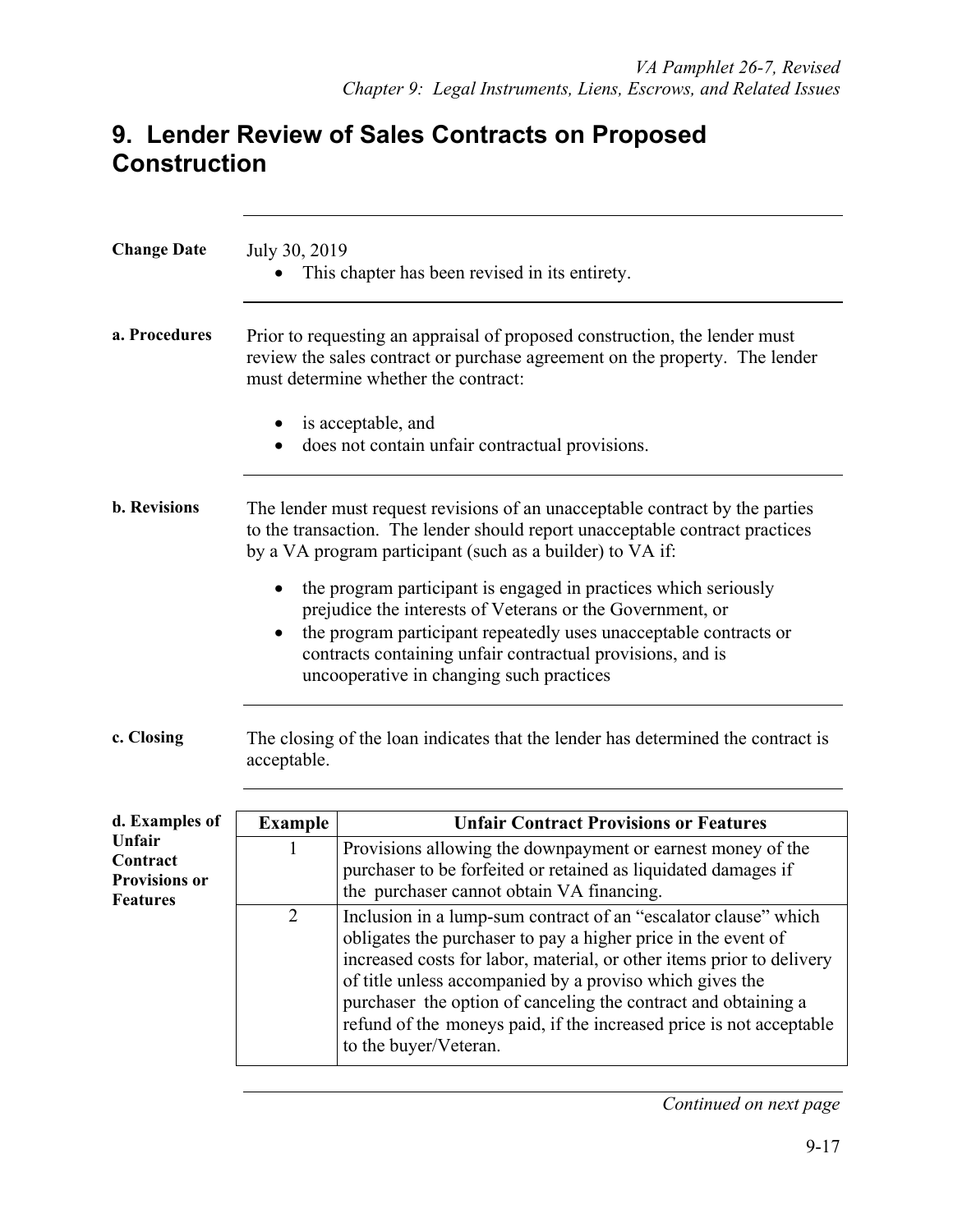### **9. Lender Review of Sales Contracts on Proposed Construction,** continued

| d. Examples of<br><b>Unfair Contract</b><br><b>Provisions or</b><br>Features,<br>continued | $\overline{3}$ | Provisions which infringe upon the usual or customary freedom or<br>right of an owner to sell a property, except as allowed under 38<br>C.F.R. $36.4308(e)$ and $36.4354(b)(5)$ . For example, a provision that<br>the purchaser will give a stated real estate agency an exclusive<br>listing if he or she resells the property within 2 years after<br>acquisition, or will give the seller or another a first option to buy<br>other than in a cooperative housing project or as provided in 38<br>C.F.R. $36.4354(b)(5)$ . |
|--------------------------------------------------------------------------------------------|----------------|--------------------------------------------------------------------------------------------------------------------------------------------------------------------------------------------------------------------------------------------------------------------------------------------------------------------------------------------------------------------------------------------------------------------------------------------------------------------------------------------------------------------------------|
|                                                                                            | $\overline{4}$ | A requirement that purchasers waive or release any claim or right<br>for nonperformance by the builder under the contract.                                                                                                                                                                                                                                                                                                                                                                                                     |
|                                                                                            |                | This does not prevent a builder from obtaining a statement from<br>the purchaser at closing that he or she has inspected the house and<br>has not observed any unsatisfactory construction, nor does it<br>prevent the builder from obtaining a release from the purchaser in<br>settlement of a bona fide dispute.                                                                                                                                                                                                            |
|                                                                                            | 5              | Omission of an accurate property description.                                                                                                                                                                                                                                                                                                                                                                                                                                                                                  |
|                                                                                            | 6              | Omission of a provision specifying whether the builder or the<br>Veteran is to be charged with any special assessments or<br>improvement bonds. This includes those assessments or bonds<br>which are payable in the future, for improvements included in the<br>plans and specifications or commenced or completed at the time of<br>closing, such as streets, sidewalks, curbs, gutters, and sewers.                                                                                                                         |
|                                                                                            | $\overline{7}$ | Omission of a date for completion of proposed construction or<br>failure to give the Veteran the option of canceling the contract and<br>obtaining a refund of the deposit if the dwelling is not completed<br>on a specified date or within a reasonable time.                                                                                                                                                                                                                                                                |
|                                                                                            | 8              | Failure of a contract covering proposed construction to obligate the<br>seller to complete the dwelling in substantial accordance with<br>identified and definite plans and specifications.                                                                                                                                                                                                                                                                                                                                    |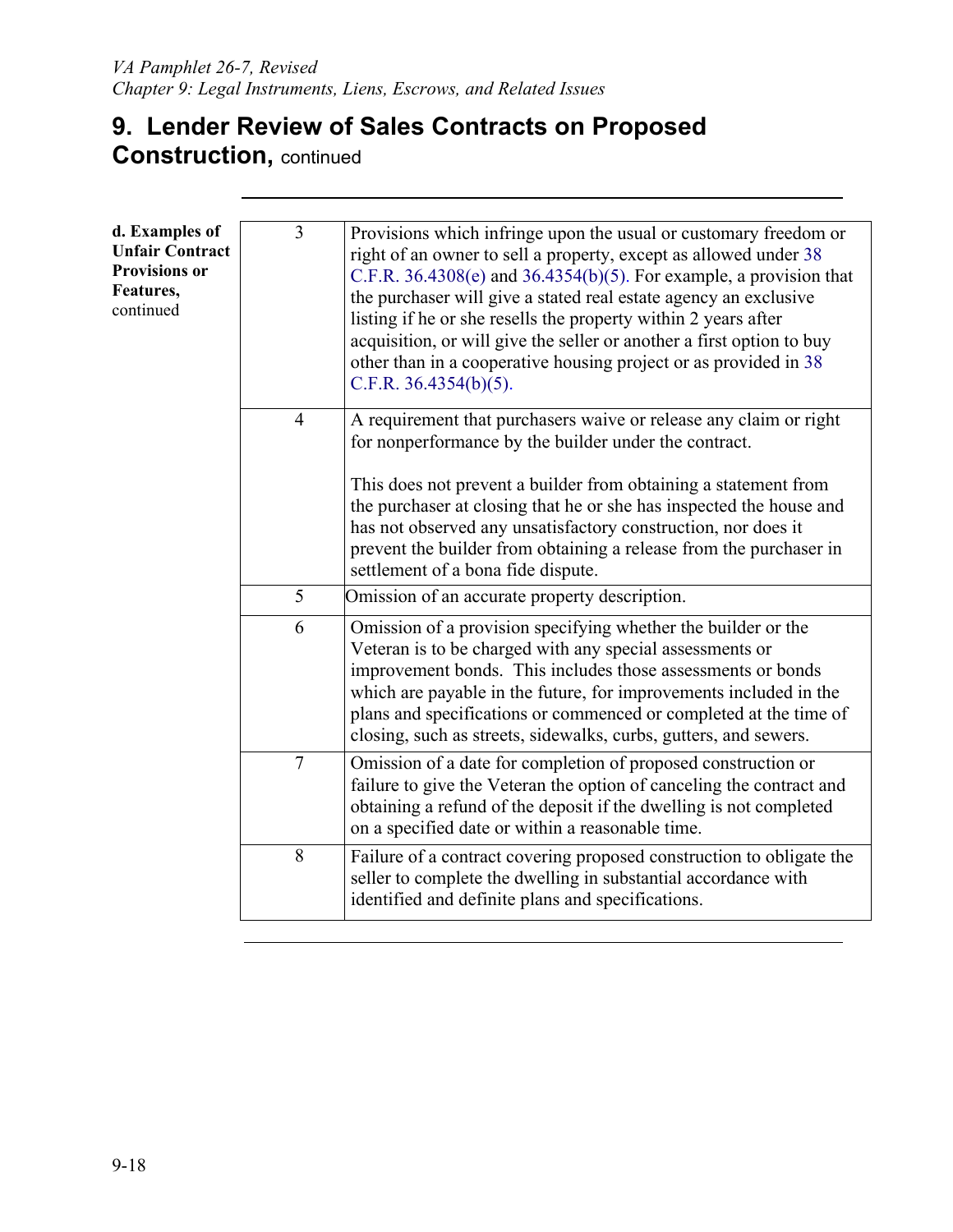### **10. Escrow for Postponed Completion of Improvements**

| <b>Change Date</b>                                                | July 30, 2019<br>This chapter has been revised in its entirety.                                                                                                                                                                                                                                                                                                                        |
|-------------------------------------------------------------------|----------------------------------------------------------------------------------------------------------------------------------------------------------------------------------------------------------------------------------------------------------------------------------------------------------------------------------------------------------------------------------------|
| a. General                                                        | In some instances, it may not be possible to complete certain items before the<br>Veteran wishes to move into the property. The escrow of funds can permit the<br>Veteran-purchaser to gain occupancy of the dwelling prior to completion of<br>certain items which must be postponed due to weather conditions or other<br>circumstances. Such items include, but are not limited to: |
|                                                                   | walkways, driveways, and retaining walls,<br>$\bullet$<br>exterior painting,<br>landscaping, and<br>garages.                                                                                                                                                                                                                                                                           |
| b. Escrow of<br><b>Funds</b> to<br>Complete<br>Unfinished<br>Work | VA may permit the escrow of funds necessary to complete the unfinished<br>work later, and still issue evidence of guaranty. An escrow involves the<br>following:<br>with holding 1 1/2 times the dollar amount necessary to complete the<br>postponed items (as estimated by a third party) from the proceeds due<br>the seller at closing,                                            |
|                                                                   | holding the escrowing funds in a proper, secure manner, and<br>releasing the funds once the postponed items have been satisfactorily<br>completed.                                                                                                                                                                                                                                     |
| c. Establishing<br>an Escrow                                      | To establish an escrow, the following must apply:                                                                                                                                                                                                                                                                                                                                      |
| <b>Fund</b>                                                       | construction of the dwelling must be complete and the house must be<br>suitable for immediate occupancy,<br>postponement of the improvements must be beyond the control of the<br>builder/seller,<br>the duration of the postponement must not be unreasonable (usually 90)<br>to 120 days), and<br>the amount escrowed must be at least 1 1/2 times an estimate of the                |
|                                                                   | amount needed to complete the work.<br>Continued on next page                                                                                                                                                                                                                                                                                                                          |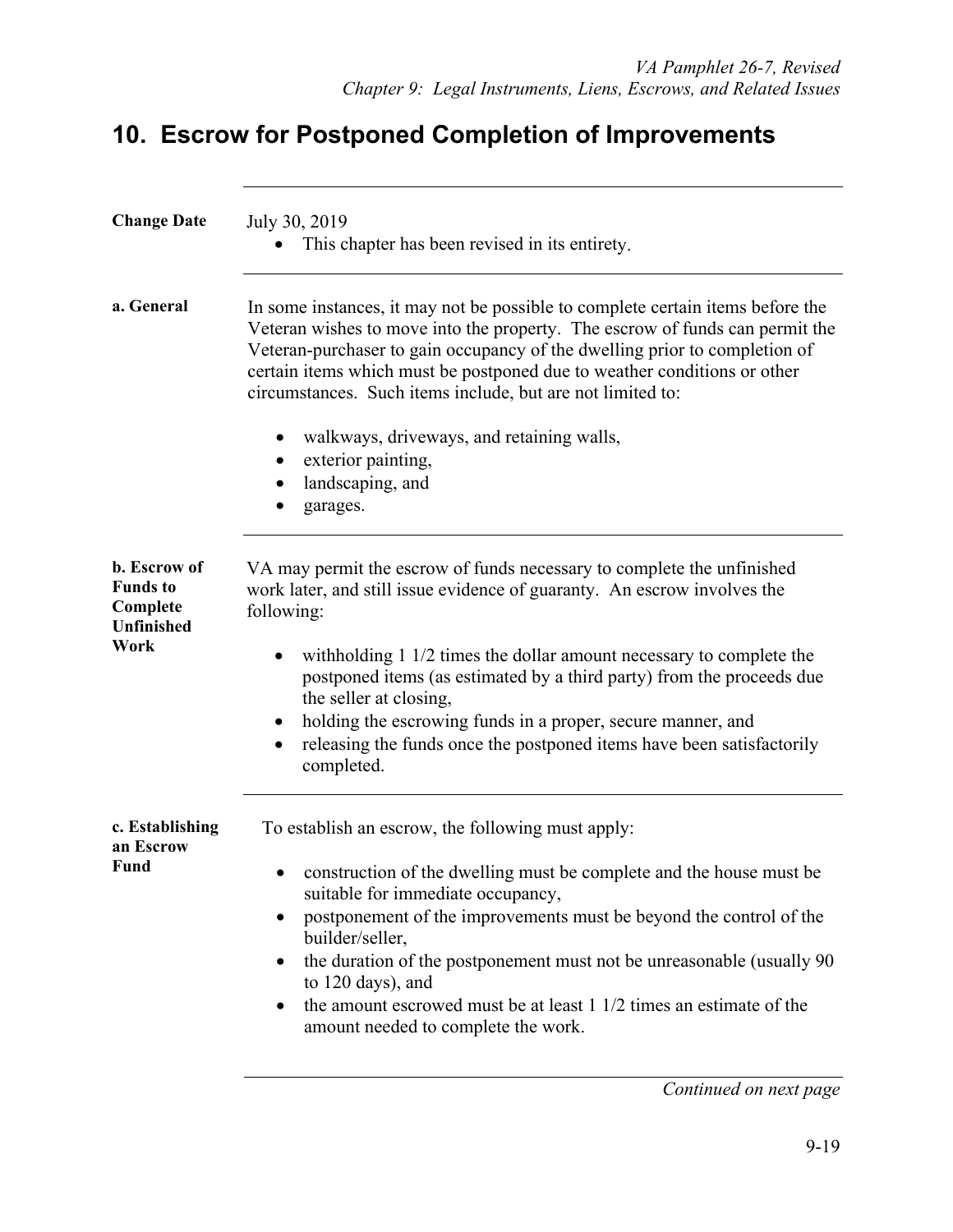## **10. Escrow for Postponed Completion of Improvements,**

continued

| c. Establishing<br>an Escrow<br>Fund,<br>continued |                             | Lenders are not required to escrow funds when:<br>the incomplete work is limited to the installation of landscaping<br>features due to inclement weather (lawns, shrubbery, etc.),<br>the estimate of the cost to complete the work is not greater than<br>\$2,500, and<br>there is adequate assurance that the work will be completed timely and<br>satisfactorily (usually 90 to 120 days).                                                                                                                                                    |
|----------------------------------------------------|-----------------------------|--------------------------------------------------------------------------------------------------------------------------------------------------------------------------------------------------------------------------------------------------------------------------------------------------------------------------------------------------------------------------------------------------------------------------------------------------------------------------------------------------------------------------------------------------|
| d. General<br><b>Procedures</b>                    | <b>Step</b><br>$\mathbf{1}$ | No prior approval of VA is required to escrow funds. Lenders are<br>responsible for establishing escrows in accordance with the guidelines<br>presented in this topic. Lenders are also responsible for assuring that the<br>postponed work is completed. Once the loan closes, VA will randomly<br>monitor cases to ensure completion of escrowed items.<br><b>Action</b><br>Close loan and escrow the required funds.                                                                                                                          |
|                                                    | $\overline{2}$              | Upload the closed loan package into WebLGY for issuance of                                                                                                                                                                                                                                                                                                                                                                                                                                                                                       |
|                                                    |                             | guaranty with:<br>• lender evidence of an escrow agreement, or<br>• a completed VA Form 26-1849, <i>Escrow</i><br><b>Agreement for Postponed Exterior Onsite</b><br>Improvements.                                                                                                                                                                                                                                                                                                                                                                |
|                                                    | $\overline{3}$              | Release escrowed funds when work is satisfactorily completed,<br>as evidenced by doing the following:<br>• Complete VA Form 26-1839, Compliance Inspection<br><i>Report</i> , indicating the postponed work has been<br>satisfactorily completed, or<br>if the postponed work is minor, uncomplicated, and not<br>$\bullet$<br>involving structural issues, provide written certification<br>from the lender indicating the work has been completed,<br>and a statement from the Veteran-purchaser that he or<br>she is satisfied with the work. |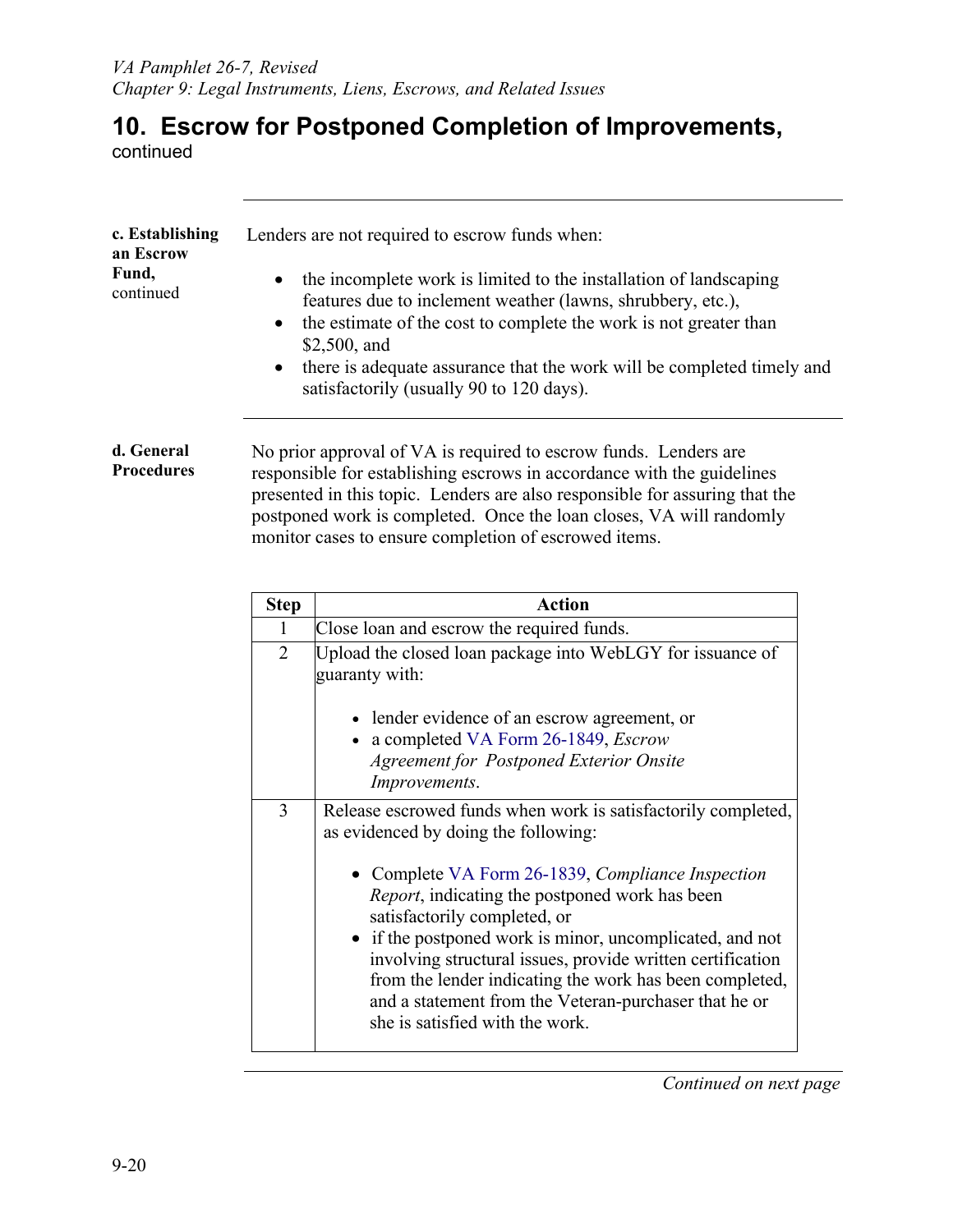## **10. Escrow for Postponed Completion of Improvements,**

continued

| e. Letter of<br>Credit | A commercial letter of credit may be used in lieu of a cash escrow provided:<br>• the dollar amount of available credit is at least $1/2$ times the<br>estimated cost of the postponed work,<br>• a trust agreement describing the duties, obligations, and<br>responsibilities is submitted (VA Form 26-1849 may be used),<br>• the letter of credit is irrevocable and a valid and binding obligation on<br>the issuing bank and extends at least 6 months beyond the date for<br>completion of improvements, and<br>• a copy of the letter of credit and trust agreement is furnished to the |
|------------------------|-------------------------------------------------------------------------------------------------------------------------------------------------------------------------------------------------------------------------------------------------------------------------------------------------------------------------------------------------------------------------------------------------------------------------------------------------------------------------------------------------------------------------------------------------------------------------------------------------|
|                        | appropriate VA office so a control can be maintained on the available<br>credit.                                                                                                                                                                                                                                                                                                                                                                                                                                                                                                                |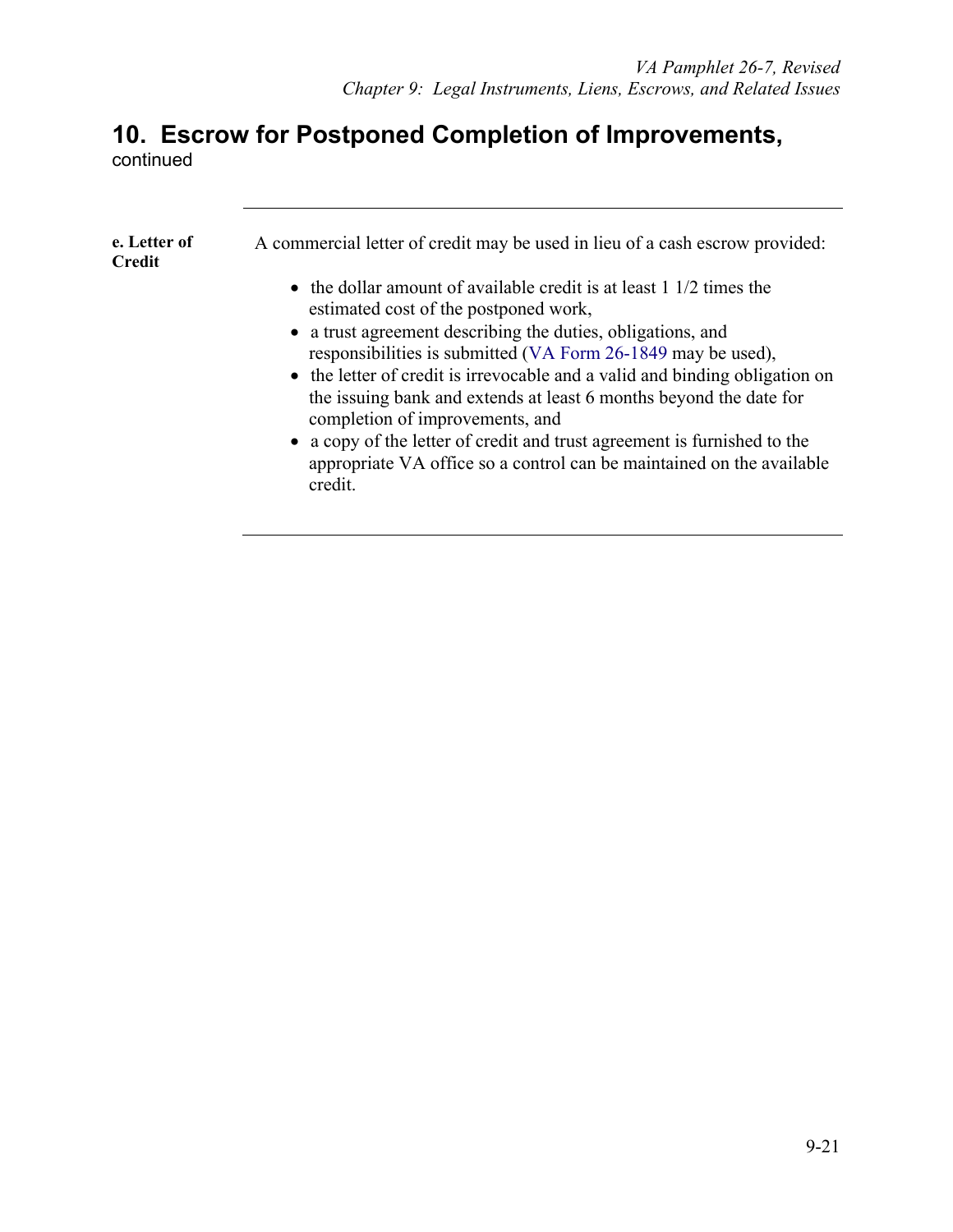## **11. Hazard Insurance**

| <b>Change Date</b>                           | July 30, 2019<br>This chapter has been revised in its entirety.                                                                                                                                                                                                                                                                                                                                                                                                                                                                                                                                                                                                                                                                                  |  |
|----------------------------------------------|--------------------------------------------------------------------------------------------------------------------------------------------------------------------------------------------------------------------------------------------------------------------------------------------------------------------------------------------------------------------------------------------------------------------------------------------------------------------------------------------------------------------------------------------------------------------------------------------------------------------------------------------------------------------------------------------------------------------------------------------------|--|
| a. General<br><b>Requirements</b>            | The lender is responsible for ensuring that hazard insurance is obtained prior<br>to loan closing, and maintained for the term of the loan. It must be of an<br>insurance type or types and in an amount sufficient to protect the property<br>against risks or hazards to which it may be subjected in the locality.<br>Generally, the type(s) and amount of insurance coverage customary in the<br>locality will satisfy this requirement. Policies must provide that all amounts<br>payable, including unearned premiums, shall be payable to the holder, or to a<br>trustee or other person for the holder. All policy payments received for<br>insured losses must be applied to the restoration of the security or to the loan<br>balance. |  |
| b. Flood<br>Insurance<br><b>Requirements</b> | The lender is responsible for ensuring that flood insurance is obtained and<br>maintained on any building or personal property that secures a VA loan if the<br>property is located in a special flood hazard area (SFHA), as identified by the<br>Federal Emergency Management Agency (FEMA). The following flood<br>insurance considerations may apply:                                                                                                                                                                                                                                                                                                                                                                                        |  |
|                                              | The lender/holder's responsibility extends through the entire term of<br>the loan, and includes insuring any secured property that becomes<br>newly located in a SFHA due to FEMA remapping.                                                                                                                                                                                                                                                                                                                                                                                                                                                                                                                                                     |  |
|                                              | The VA appraiser's opinion on whether the property is located in a<br>SFHA does not relieve the lender from responsibility for ensuring<br>flood insurance coverage on a property which is in fact located in a<br>SFHA.                                                                                                                                                                                                                                                                                                                                                                                                                                                                                                                         |  |
|                                              | Personal property requiring coverage can include a manufactured<br>home and its appliances, carpet, etc. if they secure the loan.                                                                                                                                                                                                                                                                                                                                                                                                                                                                                                                                                                                                                |  |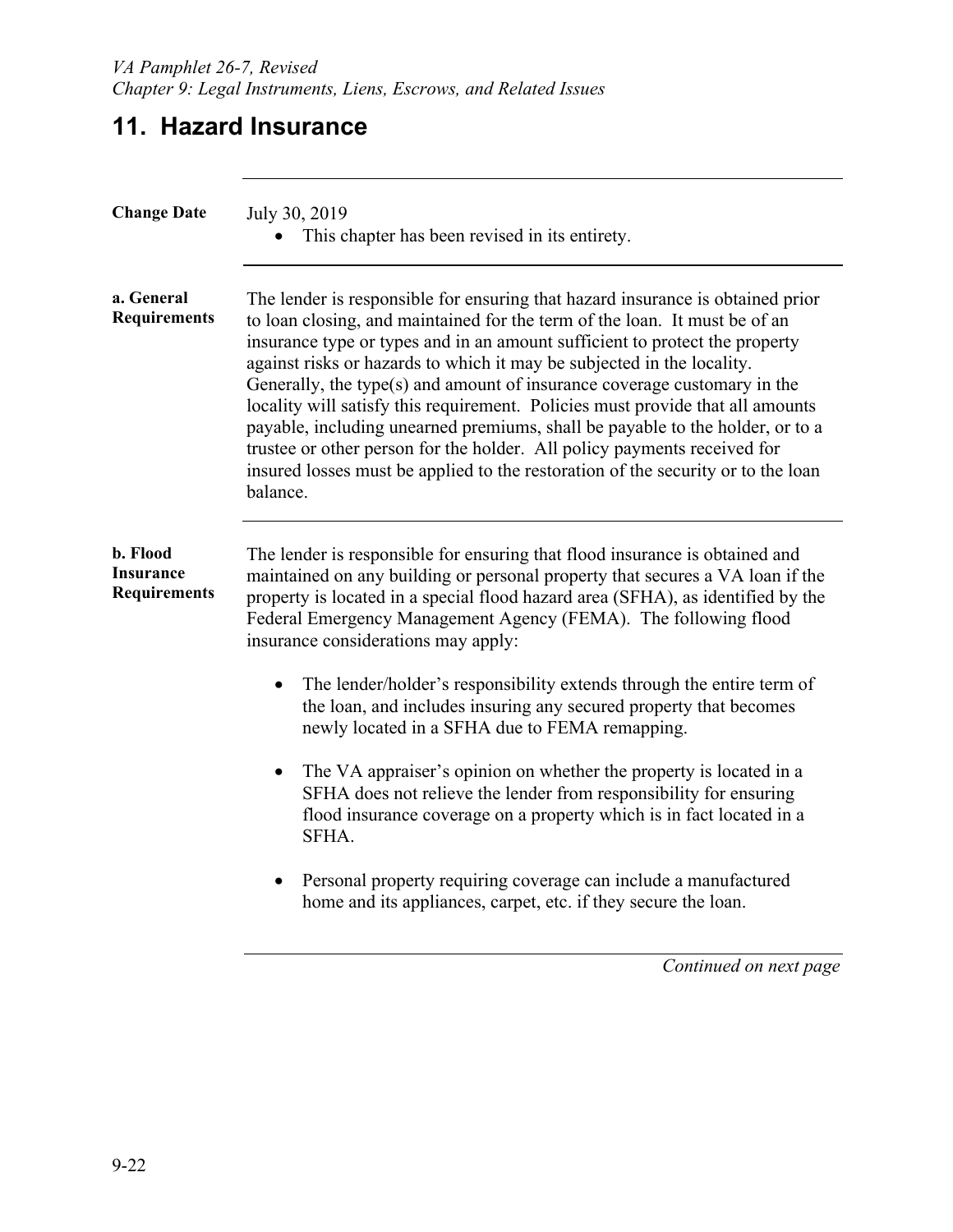## **11. Hazard Insurance, continued**

| b. Flood<br><b>Insurance</b><br>Requirements,<br>continued   | The amount of flood insurance must be equal to the lesser of the<br>outstanding principal balance of the loan or the maximum limit of<br>coverage available for the particular type(s) of property under the<br>National Flood Insurance Act.                                                                                                                                                                                                                                                                                                                                                                                                                                            |
|--------------------------------------------------------------|------------------------------------------------------------------------------------------------------------------------------------------------------------------------------------------------------------------------------------------------------------------------------------------------------------------------------------------------------------------------------------------------------------------------------------------------------------------------------------------------------------------------------------------------------------------------------------------------------------------------------------------------------------------------------------------|
|                                                              | Contact local property insurance agents or brokers, or FEMA regional<br>offices, for current information on maximum available coverage.                                                                                                                                                                                                                                                                                                                                                                                                                                                                                                                                                  |
|                                                              | Note: VA cannot guarantee a loan if the security is located in a SFHA and<br>flood insurance is not available.                                                                                                                                                                                                                                                                                                                                                                                                                                                                                                                                                                           |
| $c_{\cdot}$<br>Consequences<br>of Uninsured<br><b>Losses</b> | VA may reduce a future guaranty claim based on the lender's noncompliance<br>with VA hazard/flood insurance requirements which results in uninsured<br>losses (unless a waiver has been granted). The lender must determine the<br>minimum insurance coverage needed to meet the requirements of 38 C.F.R.<br>36.4329 for a specific loan. If the required amount of coverage is maintained,<br>no future guaranty claim can be reduced due to inadequate coverage provided<br>there has been no change in the nature, value, or use of the security that<br>would require new or additional coverage (based on what is customary in the<br>locality) since VA's determination was made. |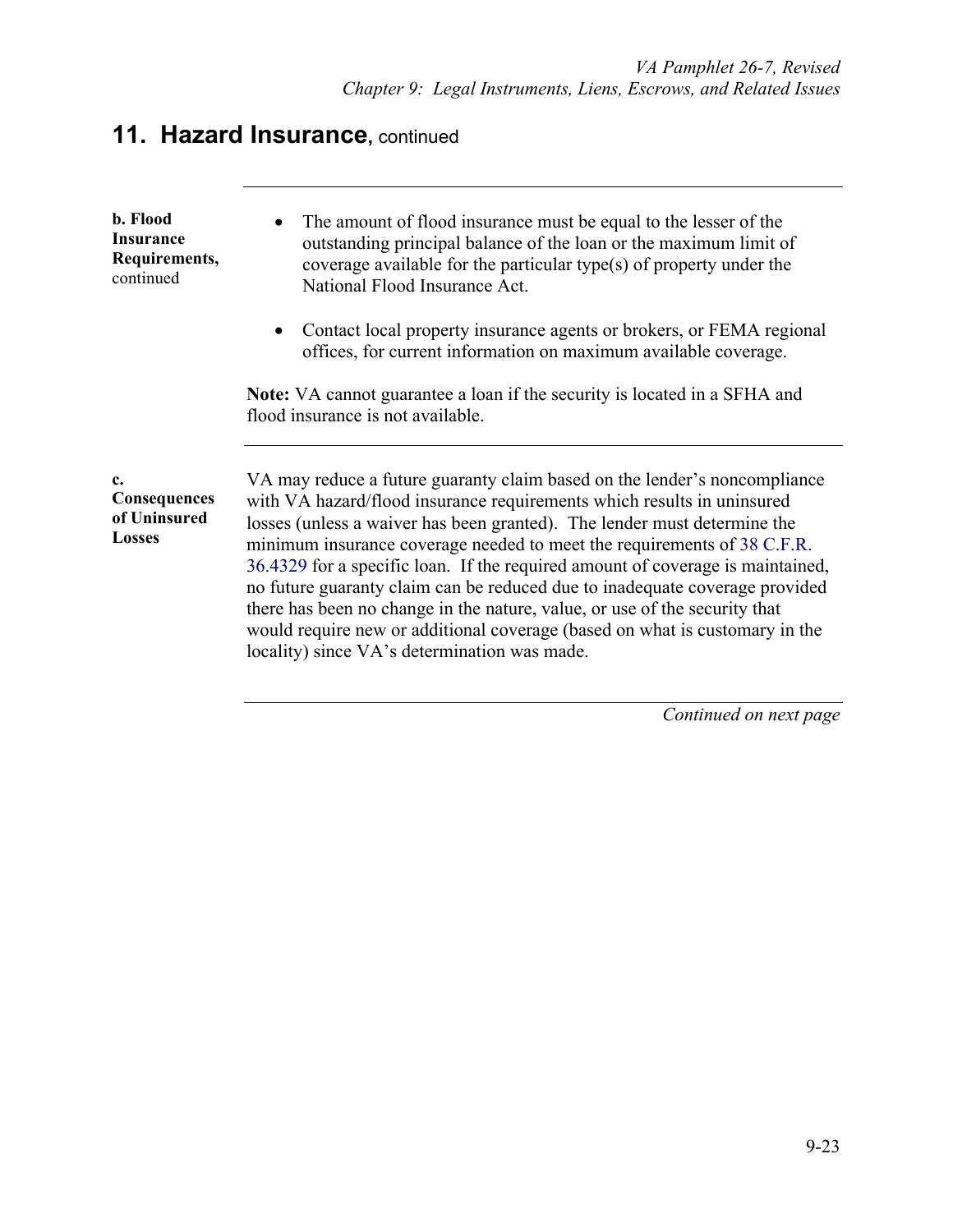### **11. Hazard Insurance, continued**

| d. Special                               | Condominiums and many townhouse homeowners associations (HOAs)             |
|------------------------------------------|----------------------------------------------------------------------------|
| <b>Considerations</b>                    | maintain blanket or master policies on common areas, including common      |
| with                                     | mechanical and structural elements. The limits of coverage should be       |
| <b>Homeowners</b><br><b>Associations</b> | described in the policy, and may also be referred to in the organizational |
|                                          | documents. Lenders should be aware that policies maintained by some HOAs   |
|                                          | may not provide adequate coverage.                                         |

Condominium HOAs may protect only the shell of the structure. These "studs out" policies do not cover:

- interior walls,
- flooring,
- plumbing or electrical fixtures,
- cabinets,
- heating, ventilation, and air conditioning (HVAC) equipment,
- appliances, and
- other items considered part of the real property.

Carefully review the terms of each blanket policy, or confirm with the HOA that adequate coverage is in effect (and check periodically for any changes in coverage). If coverage is inadequate, the homeowner can be held responsible through the terms of the loan instruments, for maintaining coverage on the portions of the real property not covered by the master policy.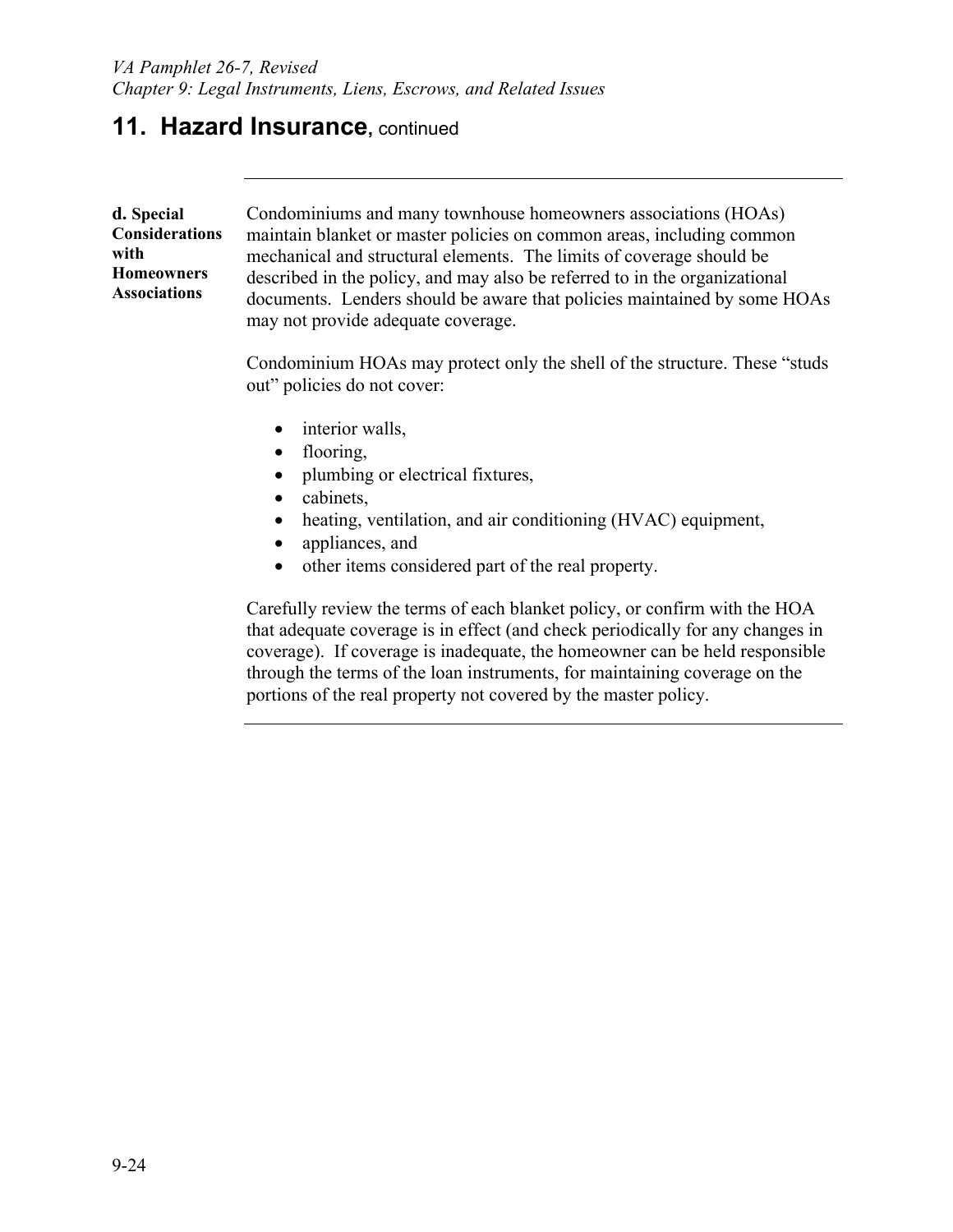## **12. Escrow for Taxes and Insurance**

| <b>Change Date</b>        | July 30, 2019<br>This chapter has been revised in its entirety.<br>$\bullet$                                                                                                                                                                                                        |
|---------------------------|-------------------------------------------------------------------------------------------------------------------------------------------------------------------------------------------------------------------------------------------------------------------------------------|
| a.<br><b>Requirements</b> | VA does not require the lender to establish escrow accounts for the collection<br>and payment of property taxes, hazard insurance premiums, and similar items.<br>It is the lender's responsibility to ensure that property taxes and hazard<br>insurance premiums are paid timely. |
|                           | A lender who chooses to escrow for taxes and insurance must comply with<br>applicable laws, including the Real Estate Settlement Procedures Act<br>(RESPA).                                                                                                                         |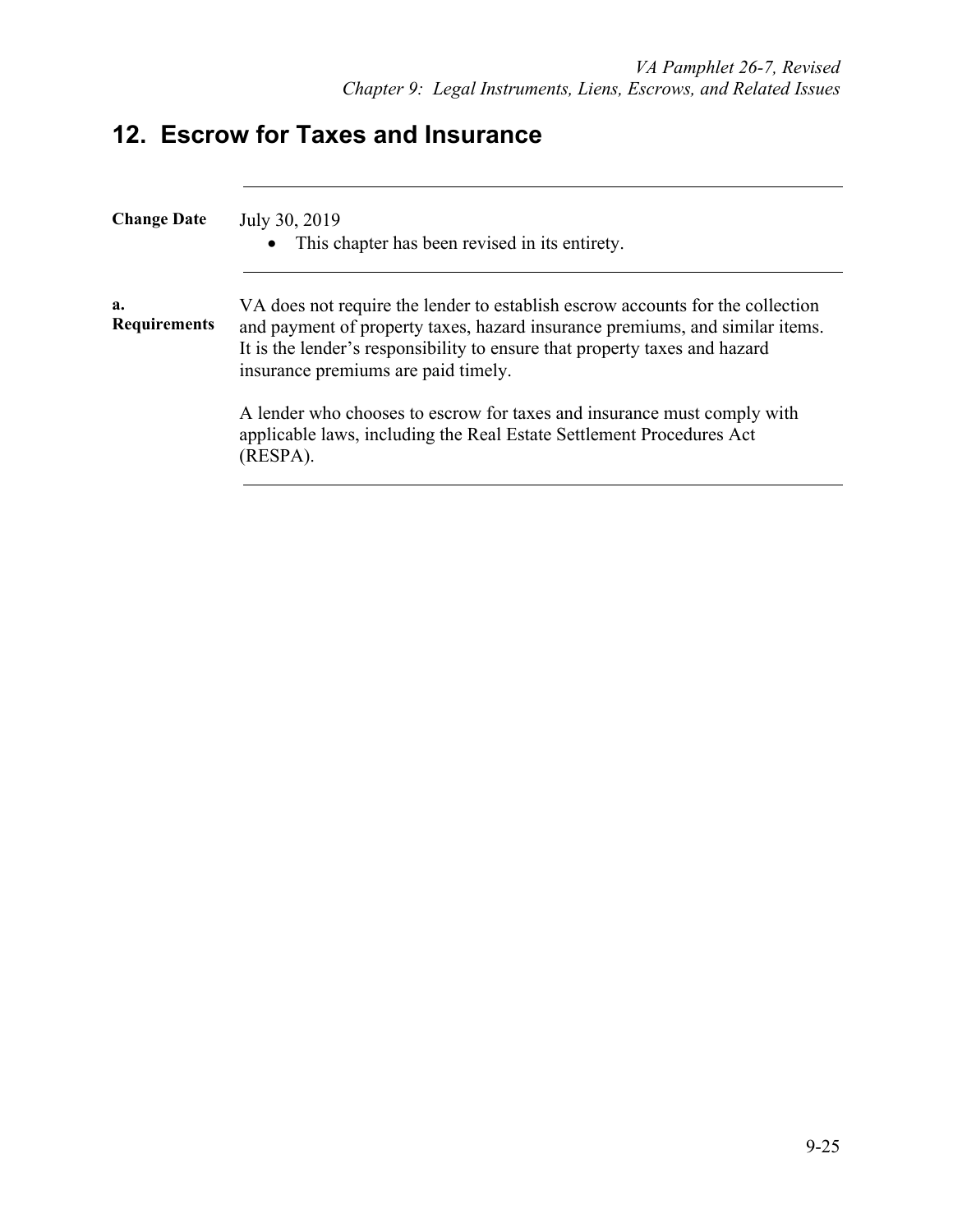# **13. Homebuyer Assistance Program (HAP)**

| <b>Change Date</b>               | July 30, 2019<br>This chapter has been revised in its entirety.                                                                                                                                                                                                                                                                                       |
|----------------------------------|-------------------------------------------------------------------------------------------------------------------------------------------------------------------------------------------------------------------------------------------------------------------------------------------------------------------------------------------------------|
| a. General<br><b>Information</b> | VA permits Veteran purchasers to utilize HAP services when obtaining a VA<br>home loan. Both government and private entities administer HAPs.                                                                                                                                                                                                         |
|                                  | Lenders are not required to obtain VA approval of such programs<br>before closing the loan. Homebuyer assistance programs that are<br>administered by a state, county, or municipal government entity have<br>blanket approval for use with VA loans. These state and local<br>programs are not to be confused with the Department of Defense<br>HAP. |
|                                  | • HAPs that do not fall under the blanket approval, should forward the<br>documentation to the VA RLC with jurisdiction over property state.                                                                                                                                                                                                          |
| b.<br><b>Requirements</b>        | Lenders making VA loans involving HAPs must ensure the following:                                                                                                                                                                                                                                                                                     |
|                                  | the borrower(s) meet(s) VA credit standards,<br>$\bullet$                                                                                                                                                                                                                                                                                             |
|                                  | the lender obtains a VA appraisal, and<br>$\bullet$                                                                                                                                                                                                                                                                                                   |
|                                  | the property must meet VA minimum property standards.                                                                                                                                                                                                                                                                                                 |
|                                  | If the sale price of the property exceeds the VA reasonable value of the<br>property, VA will only allow HAP assistance in the form of a grant to pay<br>the difference. Otherwise the Veteran must pay the difference of price<br>over value from his or her own funds without borrowing.                                                            |
|                                  | HAPs often require buyers to occupy the property for a specified period of<br>time. The lender must, at closing, obtain the borrower's<br>acknowledgement of this requirement, and provide a copy of the signed<br>acknowledgement if VA requests the loan file for review.                                                                           |